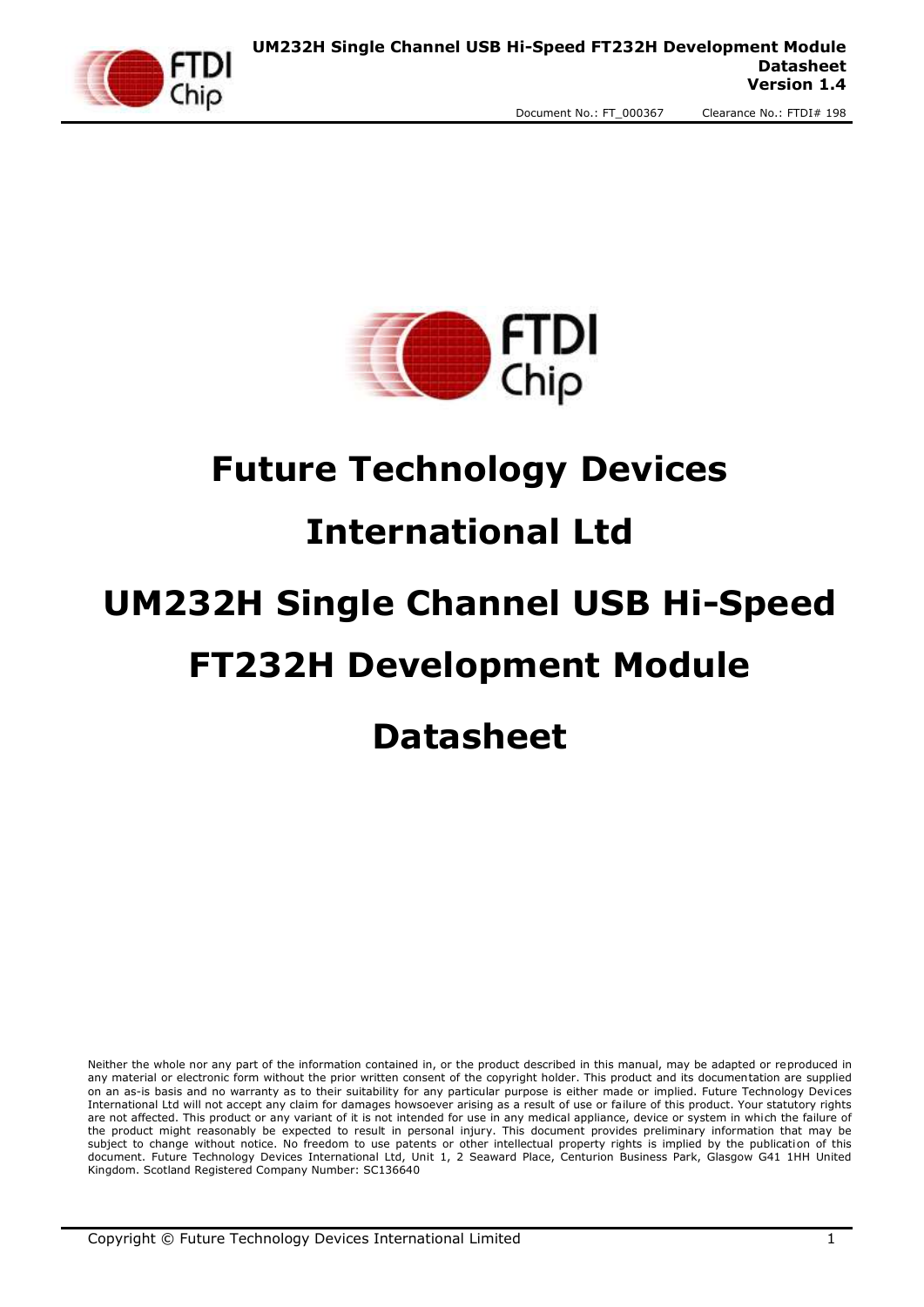

# <span id="page-1-0"></span>**1 Introduction**

The UM232H is a USB-to-serial/FIFO development module in the FTDI product range which utilizes the FT232H USB Hi-Speed (480Mb/s) single-port bridge chip to handle the USB signaling and protocols. The UM232H is ideal for development purposes to quickly prove functionality of adding USB to a target design. The UM232H is a module designed to plug into a standard 0.6" wide 28 pin DIP socket. The USB connection to a host system is via a mini-B USB connector. All components used, including the FT232H, are Pb-free (RoHS compliant).





**Figure 1 – UM232H USB to Serial/FIFO Development Module**

#### <span id="page-1-2"></span><span id="page-1-1"></span>**1.1 FT232H**

The FT232H is a single channel USB 2.0 Hi-Speed (480Mb/s) to Serial/FIFO IC. It can be configured in a variety of serial or parallel interfaces, such as UART, FIFO or FTDI's MPSSE mode which can configure either of the following interfaces: JTAG, SPI and  $I^2C$ . For MPSSE mode, there is also 14 bit-banging lines available along with the four interface lines. In addition to these, the FT232H supports a CPU-Style FIFO mode and a fast serial interface mode. It also introduces a half-duplex FT1248 interface that provides a flexible data communication and high performance interface between the FT232H device and external logic. For further details on the [FT232H](http://www.ftdichip.com/Support/Documents/DataSheets/ICs/DS_FT232H.pdf) and the FT1248 mode, please refer to the FT232H datasheet and application note AN 167 for more details.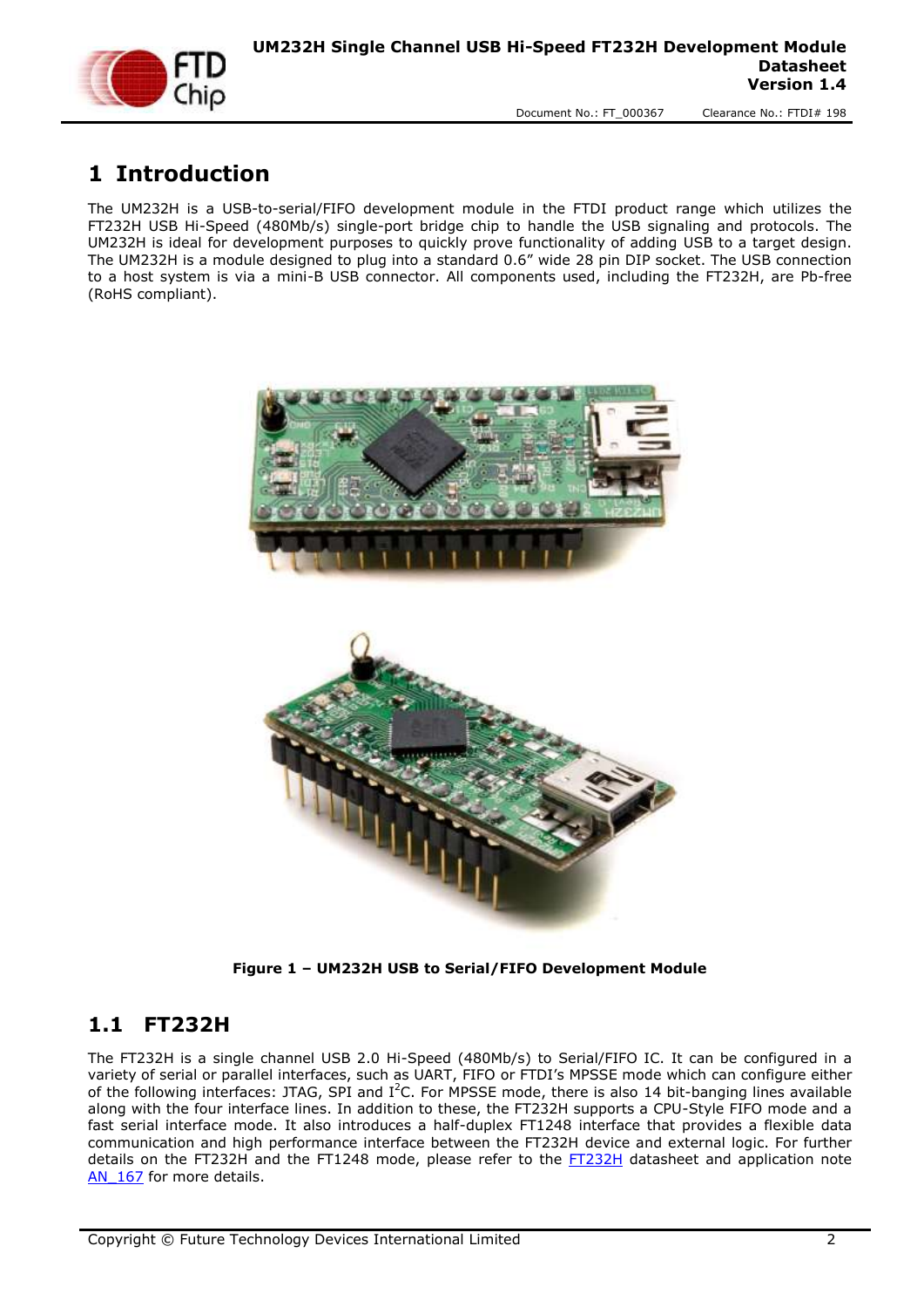

# **Table of Contents**

| 1            |                                                                               |
|--------------|-------------------------------------------------------------------------------|
| 1.1          |                                                                               |
| $\mathbf{2}$ |                                                                               |
| 2.1          |                                                                               |
| 2.2          |                                                                               |
| 2.3          |                                                                               |
| 3.           |                                                                               |
| 3.1          |                                                                               |
| 4            | UM232H Pin Out and Signal Descriptions  9                                     |
| 4.1          |                                                                               |
| 4.2          |                                                                               |
| 4.3          |                                                                               |
| 5            |                                                                               |
| 6            | FT232H Device Characteristics and Ratings  15                                 |
| 6.1          |                                                                               |
| 7            |                                                                               |
| 7.1          |                                                                               |
| 7.2          | USB Bus Powered with Power Switching Configuration  17                        |
| 7.3          |                                                                               |
| 7.3.1        | Self-Powered Configuration with 3V3 I/O & running on +5V external supply  18  |
| 7.3.2        | Self-Powered Configuration with 3V3 I/O & running on +3.3V external supply 20 |
| 8            |                                                                               |
| 9            |                                                                               |
|              |                                                                               |
|              |                                                                               |
|              |                                                                               |
|              |                                                                               |
|              | Appendix B - List of Tables & Figures  26                                     |
|              |                                                                               |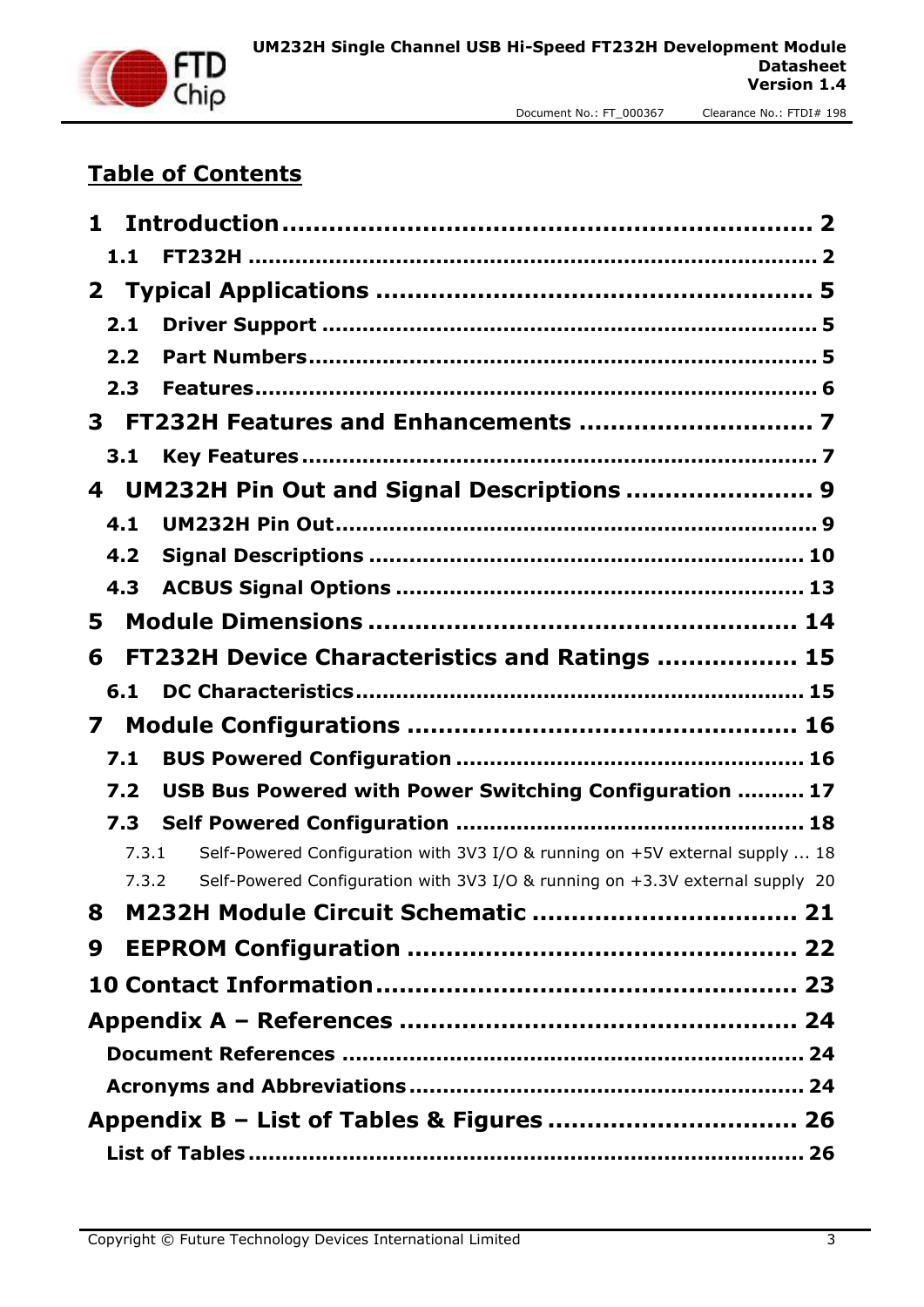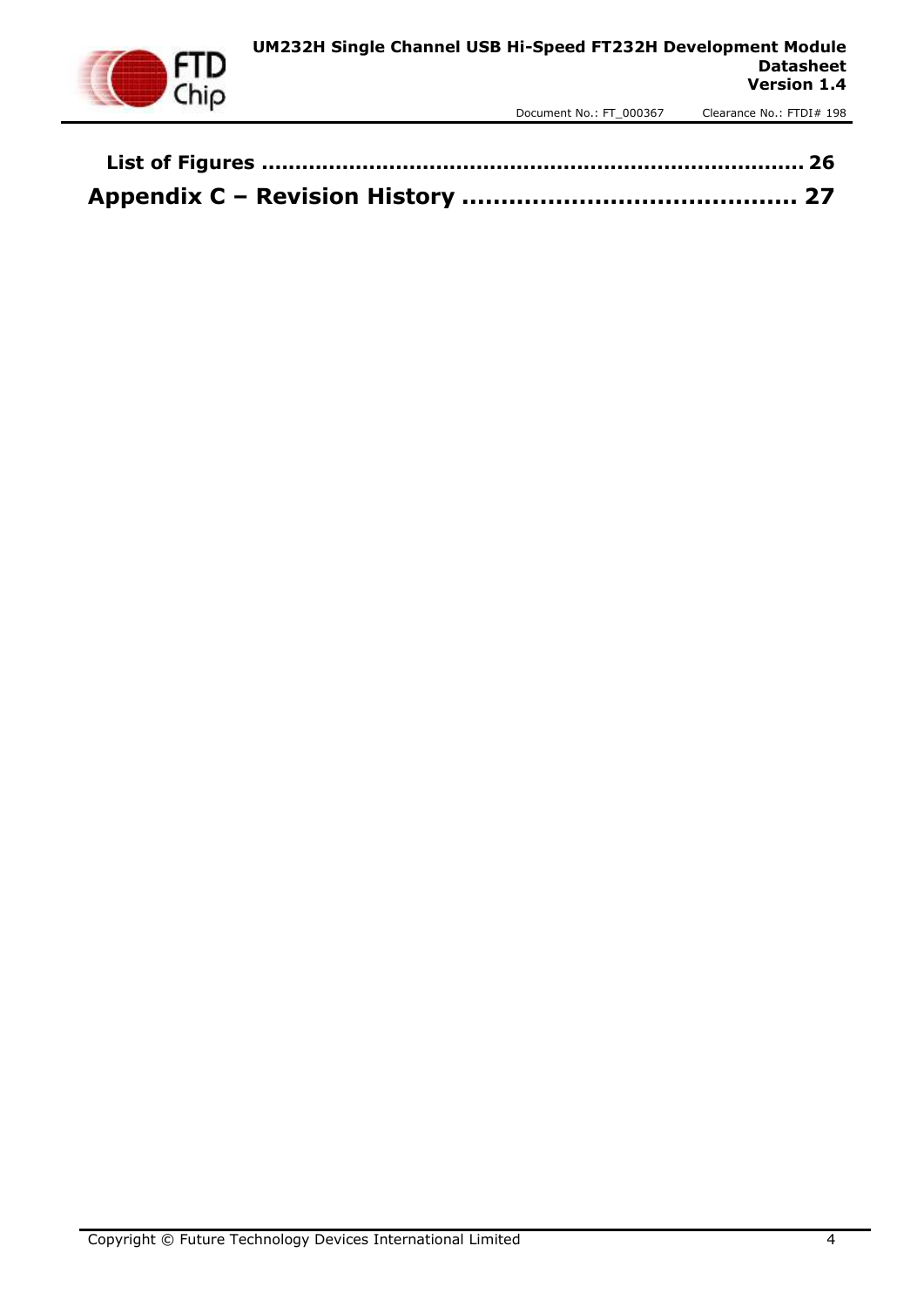

<span id="page-4-0"></span>**2 Typical Applications**

The UM232H module is used for prototyping and evaluation in an application using the FT232H.

- Rapid USB integration into existing and new electronic systems
- $\bullet$  USB to multi-port JTAG, SPI and I<sup>2</sup>C interfaces
- USB to FT1248 interfaces
- USB to RS232 / RS422 / RS485 Converters
- USB Instrumentation
- USB Industrial Control
- USB Electronic Point Of Sale Control
- Upgrading Legacy Peripherals to USB
- Cellular and Cordless Phone USB data transfer cables and interfaces
- Interfacing MCU / PLD / FPGA based designs to USB
- USB Audio and Low Bandwidth Video data transfer
- PDA to USB data transfer
- USB Smart Card Readers
- USB MP3 Player Interface
- USB FLASH Card Reader / Writers
- Set Top Box PC USB interface
- USB Digital Camera Interface
- USB Hardware Modems
- USB Wireless Modems
- USB Bar Code Readers
- USB Software / Hardware Encryption Dongles
- USB Medical applications

#### <span id="page-4-1"></span>**2.1 Driver Support**

The UM232H development module requires USB device drivers, available free from [FTDI website.](http://www.ftdichip.com./) There is the Virtual Com Port driver which allows the UM232H to appear as a serial port allowing legacy applications for serial ports to function over USB (for example TTY). Another FTDI USB driver, the D2XX driver, can also be used with application software to directly access the FT232H on the UM232H through a DLL.

Supported platforms include: current Microsoft® Windows® operating systems, Linux®version 2.6.39 or later (VCP drivers), Linux<sup>®</sup>version 2.6.32 or later (D2XX drivers), Mac OS<sup>®</sup> and Microsoft Windows CE<sup>®</sup> version 4.2 onwards.

#### <span id="page-4-2"></span>**2.2 Part Numbers**

<span id="page-4-3"></span>

| <b>Part Number</b>            | <b>Description</b>            |  |
|-------------------------------|-------------------------------|--|
| UM232H                        | Development module for FT232H |  |
| <b>Table 1 - Part Numbers</b> |                               |  |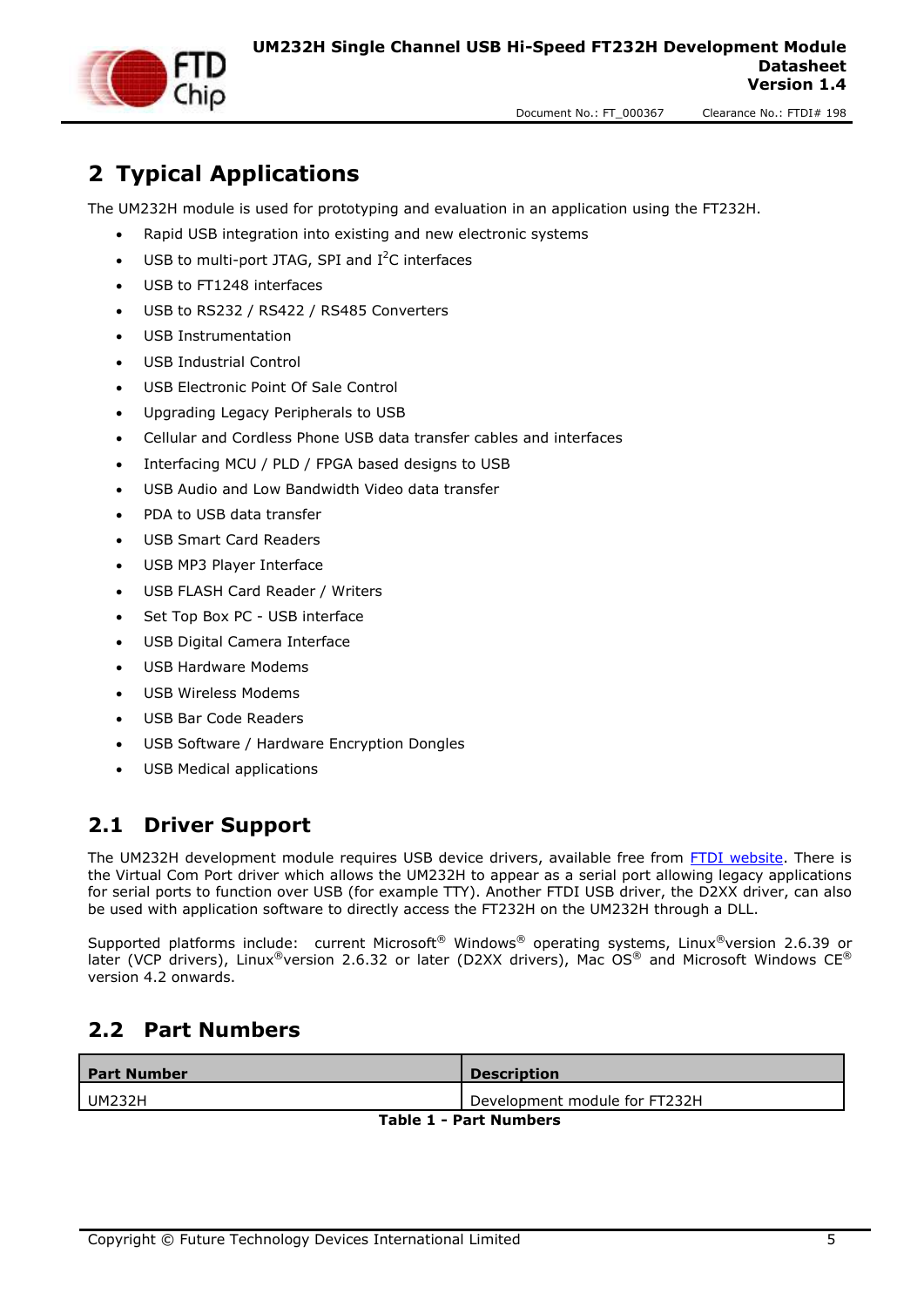

#### <span id="page-5-0"></span>**2.3 Features**

The UM232H has the following features:

- Based on the Single chip USB Hi-Speed FT232H device.
- USB 2.0 Hi-Speed (480Mbits/Second) and Full Speed (12Mbits/Second) compatible
- Entire USB protocol handled on the chip -No USB-specific firmware programming required.
- Small USB Type B connector common on many commercial devices
- USB bus or self-powered options.
- Asynchronous UART transfer data rate up to 12Mbaud.
- UART interface support for 7 or 8 data bits, 1 or 2 stop bits and odd / even / mark / space / no parity.
- Fully assisted hardware or X-On / X-Off software handshaking.
- Auto-transmit buffer control for RS485 applications.
- Supports a half-duplex FT1248 interface with a bi-directional data bus (1, 2, 4 or 8) bits wide).
- Synchronous Serial (MPSSE) data rates of up to 30Mbps on JTAG, SPI and I2C
- Support for USB suspend and resume
- UHCI / OHCI / EHCI host controller compatible
- FTDI's royalty-free VCP and D2XX drivers eliminate the requirement for USB driver development in most cases.
- 1kByte receive and transmit buffers for high data throughput.
- Transmit and receive LED drive signals.
- Adjustable receive buffer timeout.
- Synchronous and asynchronous bit bang mode interface options with RD# and WR# strobes.
- Support for USB suspend and resume.
- Integrated 3.3V level converter for USB I/O.
- USB bulk transfer mode.
- +2.97V to +5.25V Single Supply Operation.
- Low operating and USB suspend current.
- Low USB bandwidth consumption.
- -40°C to +85°C operating temperature range
- Reduce development time
- Rapid integration into existing systems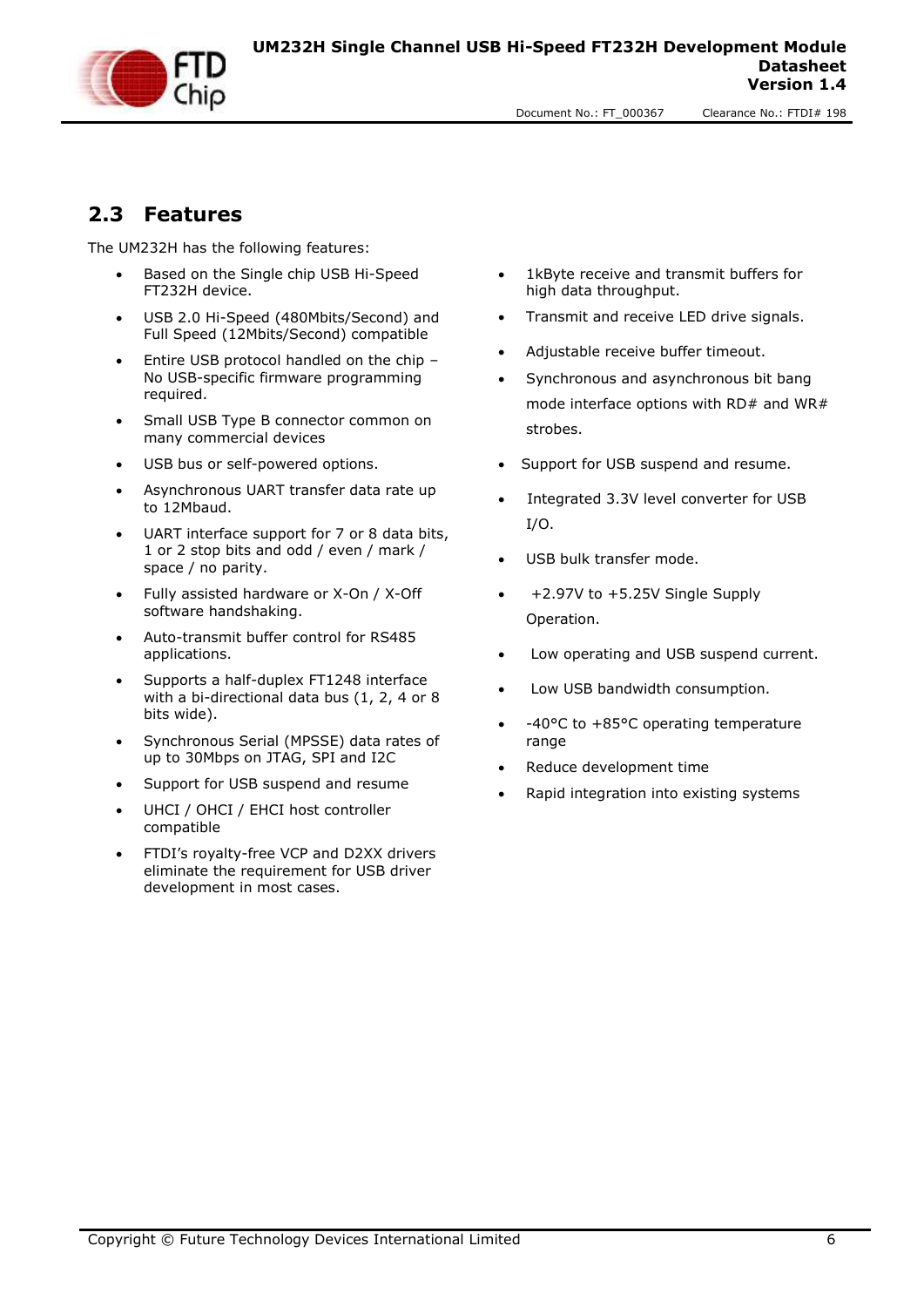

## <span id="page-6-0"></span>**3 FT232H Features and Enhancements**

#### <span id="page-6-1"></span>**3.1 Key Features**

**USB Hi-Speed to UART/FIFO Interface**. The FT232H provides a USB 2.0 Hi-Speed (480Mbits/s) to flexible and configurable UART/FIFO Interfaces.

**Functional Integration**. The FT232H integrates a USB protocol engine, which controls the physical Universal Transceiver Macrocell Interface (UTMI) and handles all aspects of the USB 2.0 Hi-Speed interface. The FT232H includes an integrated +1.8V/3.3V Low Drop-Out (LDO) regulator. It also includes 1Kbytes Tx and Rx data buffers. The FT232H integrates the entire USB protocol on a chip with no firmware required.

**MPSSE**. Multi-Protocol Synchronous Serial Engines (MPSSE), capable of speeds up to 30 Mbits/s, provides flexible synchronous interface configurations.

**FT1248 interface**. The FT232H supports a half-duplex FT1248 interface with a bi-directional data bus interface that can be configured as 1, 2, 4 or 8-bits wide and this enables the flexibility to expand the size of the data bus to 8 pins. The FT1248 interface provides flexible data communication between an FT232H FT1248 slave and an external FT1248 master. The FT1248 interface consists of four signals called –

- **MIOSIO,** the bi-directional data lines between the FT232H and an external master controller,
- **SCLK**, which is the external clock, input for latching data in or out the device at frequency up to 30MHz,
- **SS\_N** Slave select input
- **MISO,** which is the Master In Slave Out is an output from the FT232H in FT1248 mode. An external FT1248 master selects one of the FT1248 slave devices or enables the interface by pulling the Slave select input (**SS\_N**) to logic 0. The FT1248 mode can be configured via the EEPROM settings with the free utility called FT Prog , which can be downloaded from the FTDI [utilities](http://www.ftdichip.com/Support/Utilities.htm) page. For further details about FT1248 mode, refer to [FT232H](http://www.ftdichip.com/Support/Documents/DataSheets/ICs/DS_FT232H.pdf) datasheet and [AN\\_167](http://www.ftdichip.com/Support/Documents/AppNotes/AN_167_FT1248_Parallel_Serial_Interface_Basics.pdf) application note.

**Data Transfer rate.** The FT232H supports a data transfer rate up to 12 Mbaud when configured as an RS232/RS422/RS485 UART interface or up to 40 Mbytes/second over a synchronous 245 parallel FIFO interface or up to 8 Mbyte/Sec over an asynchronous 245 FIFO interface.

**Latency Timer.** A feature of the driver used as a timeout to transmit short packets of data back to the PC. The default is 16ms, but it can be altered between 0ms and 255ms.

**Bus (ACBUS) functionality, signal inversion and drive strength selection.** There are 11 configurable ACBUS I/O pins. These configurable options are:

- 1. **TXDEN**  transmit enable for RS485 designs.
- 2. **PWREN#**  Power control for high power, bus powered designs.
- 3. **TXLED#**  for pulsing an LED upon transmission of data.
- 4. **RXLED#**  for pulsing an LED upon receiving data.
- 5. **TX&RXLED#**  which will pulse an LED upon transmission OR reception of data**.**
- 6. **SLEEP#**  indicates that the device going into USB suspend mode.
- 7. **CLK30 / CLK15 / CLK7.5 -** 30MHz, 15MHz and 7.5MHz clock output signal options.
- 8. **TriSt-PU**  Input pulled up, not used
- 9. **DRIVE 1**  Output driving high
- 10. **DRIVE 0**  Output driving low
- 11. **I/O mode**  ACBUS Bit Bang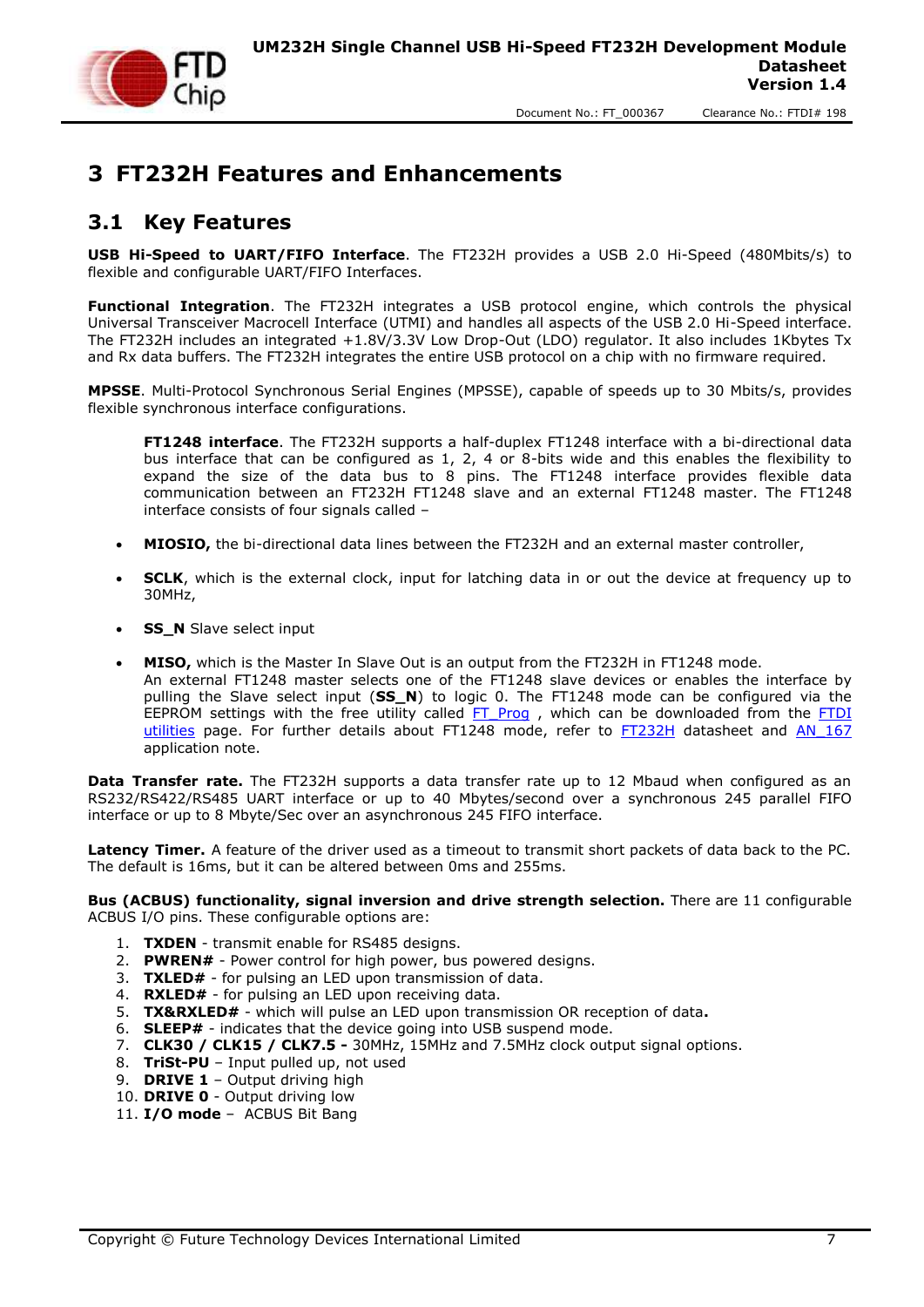

The ACBUS pins can also be individually configured as GPIO pins, similar to asynchronous bit bang mode. It is possible to use this mode while the UART interface is being used, thus providing up to 4 general purpose I/O pins which are available during normal operation.

The ACBUS lines can be configured with any one of these input/output options by setting bits in the external EEPROM.

**Multi-Purpose UART/FIFO Controllers.** The FT232H has one independent Serial/FIFO Controller. This controls the UART data, 245 FIFO data, Fast Serial (opto isolation) or Bit-Bang mode that can be selected by SETUP (SetBitMode) command. Each Multi-Purpose UART/FIFO Controller also contains an MPSSE (Multi-Protocol Synchronous Serial Engine). Using this MPSSE, the Multi-Purpose Serial/FIFO Controller can be configured under software command, to have one of the MPSSE interfaces (SPI,  $I^2C$ , and JTAG).

**USB Protocol Engine and FIFO control.** The USB Protocol Engine controls and manages the interface between the UTMI PHY and the FIFOs of the chip. It also handles power management and the USB protocol specification.

Port FIFO TX Buffer (1Kbytes). Data from the Host PC is stored in these buffers to be used by the Multipurpose UART/FIFO controllers. This is controlled by the USB Protocol Engine and FIFO control block.

Port FIFO RX Buffer (1Kbytes). Data from the Multi-purpose Serial/FIFO controllers is stored in these blocks to be sent back to the Host PC when requested. This is controlled by the USB Protocol Engine and FIFO control block.

**RESET Generator –** The integrated Reset Generator Cell provides a reliable power-on reset to the device internal circuitry at power up. The RESET# input pin allows an external device to reset the FT232H. RESET# should be tied to VCCIO (+3.3V) if not being used.

**Baud Rate Generators –** The Baud Rate Generators provides an x16 or an x10 clock input to the UART's from a 120MHz reference clock and consists of 14-bit pre-scaler and 4 register bits, which provide finetuning of the baud rate (used to divide by a number plus a fraction). This determines the Baud Rate of the UART, which is programmable from 183 baud to 12 Mbaud. See FTDI application note AN 120 for more details.

**EEPROM Interface**. If the external EEPROM is fitted, the FT232H can be configured as an asynchronous serial UART (default mode), parallel FIFO (245) mode, FT1248, fast serial (opto isolation) or CPU-Style FIFO. The EEPROM should be a 16 bit wide configuration such as a 93LC56B or equivalent capable of a 1Mbit/s clock rate at VCCIO = +2.97V to 3.63V. The EEPROM is programmable in-circuit over USB using a utility program called FT Prog available from [FTDI](http://www.ftdichip.com/) web site.

**+1.8/3.3V LDO Regulator.** The +3.3/+1.8V LDO regulator generates +1.8 volts for the core and the USB transceiver cell and +3.3V for the IO and the internal PLL and USB PHY power supply.

**UTMI PHY**. The Universal Transceiver Macrocell Interface (UTMI) physical interface cell. This block handles the Full speed / Hi-Speed SERDES (serialise – deserialise) function for the USB TX/RX data. It also provides the clocks for the rest of the chip. A 12 MHz crystal must be connected to the OSCI and OSCO pins or 12 MHz Oscillator must be connected to the OSCI, and the OSCO is left unconnected. A 12K Ohm resistor should be connected between REF and GND on the PCB.

The UTMI PHY functions include:

- Supports 480 Mbit/s "Hi-Speed" (HS)/ 12 Mbit/s "Full Speed" (FS).
- SYNC/EOP generation and checking
- Data and clock recovery from serial stream on the USB.
- Bit-stuffing/unstuffing; bit stuff error detection.
- Manages USB Resume, Wake Up and Suspend functions.
- Single parallel data clock output with on-chip PLL to generate higher speed serial data clocks.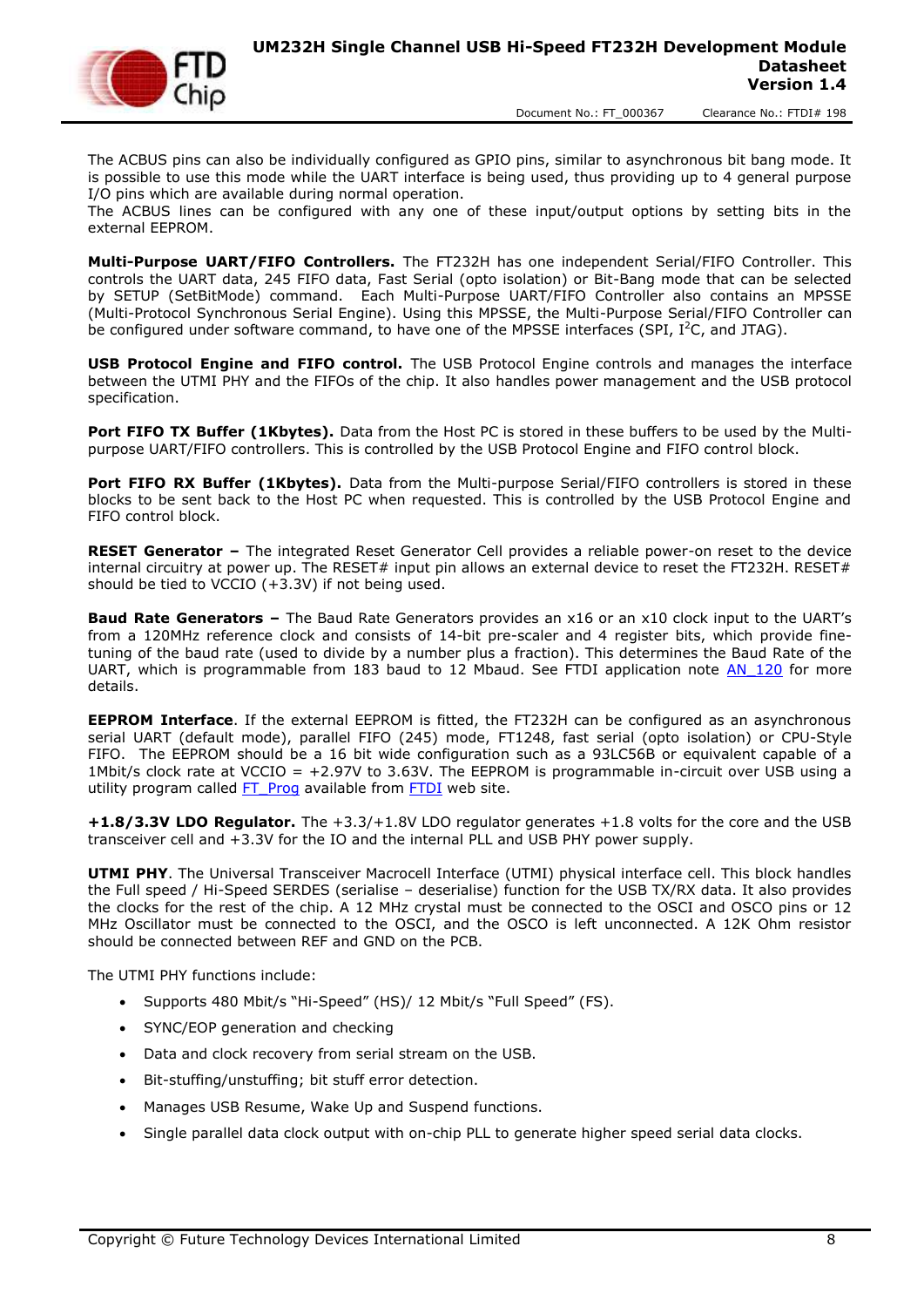

# <span id="page-8-0"></span>**4 UM232H Pin Out and Signal Descriptions**

#### <span id="page-8-1"></span>**4.1 UM232H Pin Out**

The signal labels and pin designators for each pin of the UM232H is illustrated in Figure 2.



<span id="page-8-2"></span>**Figure 2 – UM232H USB to Serial/FIFO Development Module**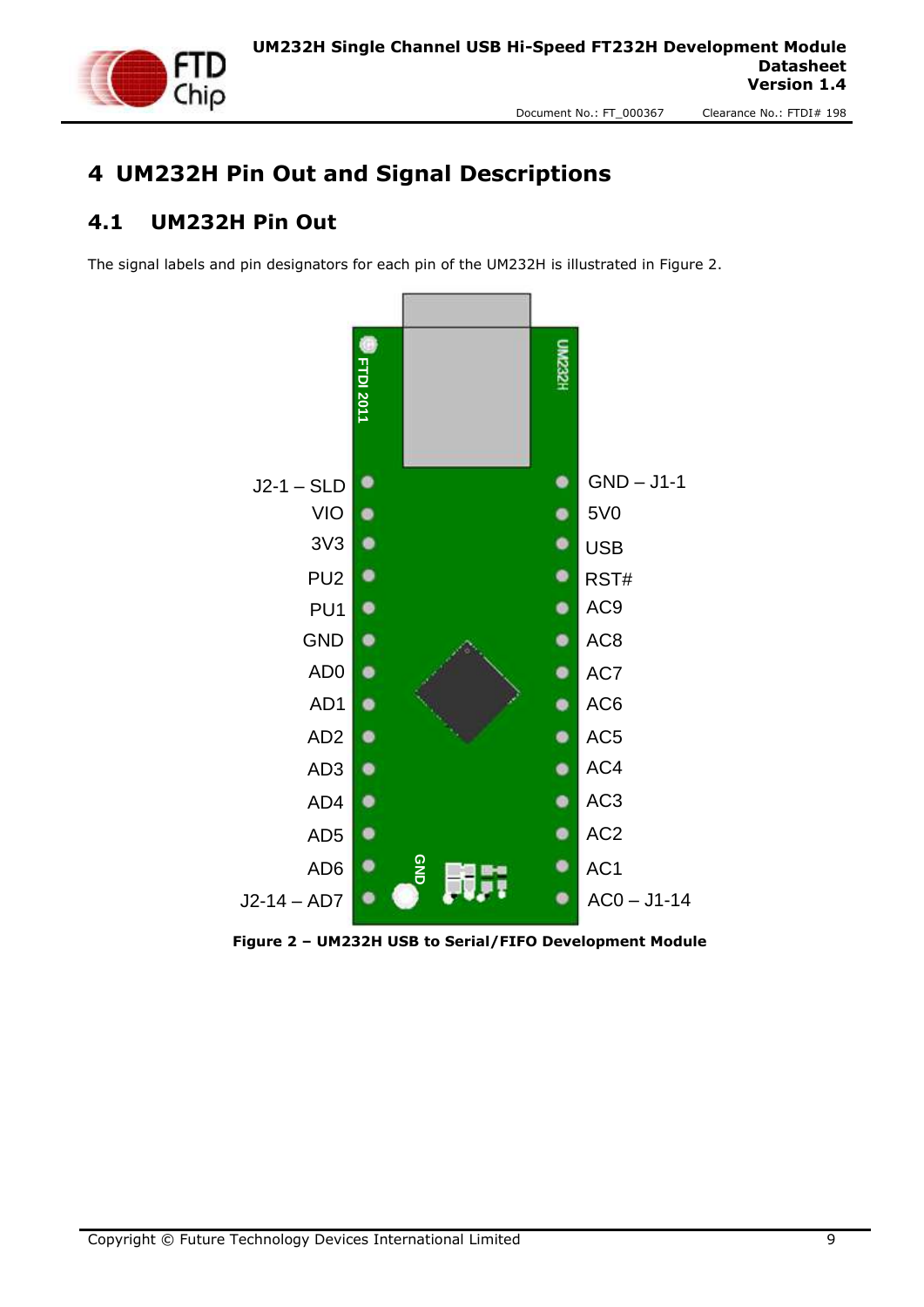

#### <span id="page-9-0"></span>**4.2 Signal Descriptions**

Pins marked \* are EEPROM selectable

| Pin<br>Pin functions (depends on configuration)<br><b>CPU</b><br><b>ASYNC</b><br><b>STYLE</b><br>Fast<br><b>ASYNC</b><br><b>ASYNC</b><br><b>SYNC</b><br>Serial<br>Pin<br>Serial<br><b>SYNC</b><br>Style<br>Pin<br><b>MPSSE</b><br>(RS232)<br>245 FIFO<br>245 FIFO<br>Bit-bang<br>interface<br><b>FIFO</b><br>$_{\#}$<br>Name<br>Bit-bang<br><b>ADBUS</b><br>13<br><b>TXD</b><br>D <sub>0</sub><br>D <sub>0</sub><br>D <sub>0</sub><br>D <sub>0</sub><br><b>TCK/SK</b><br><b>FSDI</b><br>D <sub>0</sub><br>0<br><b>ADBUS</b><br>14<br><b>RXD</b><br>D1<br>D <sub>1</sub><br>D <sub>1</sub><br>D <sub>1</sub><br>TDI/DO<br><b>FSCLK</b><br>D1<br>1<br><b>ADBUS</b><br>15<br><b>FSDO</b><br>RTS#<br>D <sub>2</sub><br>D <sub>2</sub><br>D <sub>2</sub><br>D <sub>2</sub><br>TDO/DI<br>D <sub>2</sub><br>2<br><b>ADBUS</b><br>16<br>CTS#<br>D <sub>3</sub><br>D <sub>3</sub><br>TMS/CS<br><b>FSCTS</b><br>D <sub>3</sub><br>D3<br>D <sub>3</sub><br>3<br>$**$<br><b>ADBUS</b><br>17<br>DTR#<br>D4<br>D <sub>4</sub><br>D4<br>D <sub>4</sub><br>GPIOL0<br>D4<br>TriSt-UP<br>4<br>$**$<br><b>ADBUS</b><br>18<br>DSR#<br>GPIOL1<br>D5<br>D <sub>5</sub><br>D5<br>D <sub>5</sub><br>D <sub>5</sub><br>5<br>TriSt-UP<br>$**$<br><b>ADBUS</b><br>19<br>DCD#<br>D <sub>6</sub><br>GPIOL2<br>D6<br>D6<br>D <sub>6</sub><br>D6<br>TriSt-UP<br>6<br><b>ADBUS</b><br>$**$<br>20<br>RI#<br>D7<br>D7<br>D7<br>D7<br>GPIOL3<br>D7<br>TriSt-UP<br>$**$<br>$\ast$<br><b>ACBUS</b><br>GPIOH0<br>21<br>RXF#<br>RXF#<br>ACBUS0<br>ACBUS0<br>CS#<br><b>TXDEN</b><br>ACBUS0<br>0<br>$**$<br><b>ACBUS</b><br>$**$<br>25<br>WRSTB#<br>WRSTB#<br>GPIOH1<br>TXE#<br>TXE#<br>A0<br>ACBUS1<br>ACBUS1<br>1 | FT1248<br>MIOSI0 |
|----------------------------------------------------------------------------------------------------------------------------------------------------------------------------------------------------------------------------------------------------------------------------------------------------------------------------------------------------------------------------------------------------------------------------------------------------------------------------------------------------------------------------------------------------------------------------------------------------------------------------------------------------------------------------------------------------------------------------------------------------------------------------------------------------------------------------------------------------------------------------------------------------------------------------------------------------------------------------------------------------------------------------------------------------------------------------------------------------------------------------------------------------------------------------------------------------------------------------------------------------------------------------------------------------------------------------------------------------------------------------------------------------------------------------------------------------------------------------------------------------------------------------------------------------------------------------------------------------------------------------------------------------------------------------|------------------|
|                                                                                                                                                                                                                                                                                                                                                                                                                                                                                                                                                                                                                                                                                                                                                                                                                                                                                                                                                                                                                                                                                                                                                                                                                                                                                                                                                                                                                                                                                                                                                                                                                                                                            |                  |
|                                                                                                                                                                                                                                                                                                                                                                                                                                                                                                                                                                                                                                                                                                                                                                                                                                                                                                                                                                                                                                                                                                                                                                                                                                                                                                                                                                                                                                                                                                                                                                                                                                                                            |                  |
|                                                                                                                                                                                                                                                                                                                                                                                                                                                                                                                                                                                                                                                                                                                                                                                                                                                                                                                                                                                                                                                                                                                                                                                                                                                                                                                                                                                                                                                                                                                                                                                                                                                                            |                  |
|                                                                                                                                                                                                                                                                                                                                                                                                                                                                                                                                                                                                                                                                                                                                                                                                                                                                                                                                                                                                                                                                                                                                                                                                                                                                                                                                                                                                                                                                                                                                                                                                                                                                            | MIOSI1           |
|                                                                                                                                                                                                                                                                                                                                                                                                                                                                                                                                                                                                                                                                                                                                                                                                                                                                                                                                                                                                                                                                                                                                                                                                                                                                                                                                                                                                                                                                                                                                                                                                                                                                            | MIOSI2           |
|                                                                                                                                                                                                                                                                                                                                                                                                                                                                                                                                                                                                                                                                                                                                                                                                                                                                                                                                                                                                                                                                                                                                                                                                                                                                                                                                                                                                                                                                                                                                                                                                                                                                            | MIOSI3           |
|                                                                                                                                                                                                                                                                                                                                                                                                                                                                                                                                                                                                                                                                                                                                                                                                                                                                                                                                                                                                                                                                                                                                                                                                                                                                                                                                                                                                                                                                                                                                                                                                                                                                            | MIOSI4           |
|                                                                                                                                                                                                                                                                                                                                                                                                                                                                                                                                                                                                                                                                                                                                                                                                                                                                                                                                                                                                                                                                                                                                                                                                                                                                                                                                                                                                                                                                                                                                                                                                                                                                            | MIOSI5           |
|                                                                                                                                                                                                                                                                                                                                                                                                                                                                                                                                                                                                                                                                                                                                                                                                                                                                                                                                                                                                                                                                                                                                                                                                                                                                                                                                                                                                                                                                                                                                                                                                                                                                            | MIOSI6           |
|                                                                                                                                                                                                                                                                                                                                                                                                                                                                                                                                                                                                                                                                                                                                                                                                                                                                                                                                                                                                                                                                                                                                                                                                                                                                                                                                                                                                                                                                                                                                                                                                                                                                            | MIOSI7           |
|                                                                                                                                                                                                                                                                                                                                                                                                                                                                                                                                                                                                                                                                                                                                                                                                                                                                                                                                                                                                                                                                                                                                                                                                                                                                                                                                                                                                                                                                                                                                                                                                                                                                            | <b>SCLK</b>      |
|                                                                                                                                                                                                                                                                                                                                                                                                                                                                                                                                                                                                                                                                                                                                                                                                                                                                                                                                                                                                                                                                                                                                                                                                                                                                                                                                                                                                                                                                                                                                                                                                                                                                            | SS_N             |
| $**$<br><b>ACBUS</b><br>$**$<br>26<br>RD#<br>RD#<br>RDSTB#<br>RDSTB#<br>GPIOH2<br>RD#<br>ACBUS2<br>ACBUS2<br>2                                                                                                                                                                                                                                                                                                                                                                                                                                                                                                                                                                                                                                                                                                                                                                                                                                                                                                                                                                                                                                                                                                                                                                                                                                                                                                                                                                                                                                                                                                                                                             | MISO             |
| $**$<br><b>ACBUS</b><br>27<br>WR#<br>WR#<br>ACBUS3<br>ACBUS3<br>GPIOH3<br>WR#<br>RXLED#<br>ACBUS3<br>3                                                                                                                                                                                                                                                                                                                                                                                                                                                                                                                                                                                                                                                                                                                                                                                                                                                                                                                                                                                                                                                                                                                                                                                                                                                                                                                                                                                                                                                                                                                                                                     | ACBUS3           |
| <b>ACBUS</b><br>28<br>SIWU#<br>SIWU#<br>SIWU#<br>SIWU#<br>GPIOH4<br>SIWU#<br>SIWU#<br>TXLED#<br>4                                                                                                                                                                                                                                                                                                                                                                                                                                                                                                                                                                                                                                                                                                                                                                                                                                                                                                                                                                                                                                                                                                                                                                                                                                                                                                                                                                                                                                                                                                                                                                          | ACBUS4           |
| $*$<br>$\ast\ast$<br>$\ast\ast$<br>$*$<br><b>ACBUS</b><br>$**$<br>29<br><b>CLKOUT</b><br>GPIOH5<br>ACBUS5<br>ACBUS5<br>ACBUS5<br>ACBUS5<br>ACBUS5<br>ACBUS5<br>5.                                                                                                                                                                                                                                                                                                                                                                                                                                                                                                                                                                                                                                                                                                                                                                                                                                                                                                                                                                                                                                                                                                                                                                                                                                                                                                                                                                                                                                                                                                          | ACBUS5           |
| $**$<br>$**$<br>$**$<br><b>ACBUS</b><br>30<br>OE#<br>ACBUS6<br>ACBUS6<br>ACBUS6<br>GPIOH6<br>ACBUS6<br>ACBUS6<br>6<br>ACBUS6                                                                                                                                                                                                                                                                                                                                                                                                                                                                                                                                                                                                                                                                                                                                                                                                                                                                                                                                                                                                                                                                                                                                                                                                                                                                                                                                                                                                                                                                                                                                               | ACBUS6           |
| $***$<br><b>ACBUS</b><br><b>PWRSAV</b><br><b>PWRSAV</b><br><b>PWRSAV</b><br>PWRSAV<br><b>PWRSAV</b><br><b>PWRSAV</b><br><b>PWRSAV</b><br>31<br>GPIOH7<br>7<br>#<br>#<br>#<br>#<br>#<br>#<br>#                                                                                                                                                                                                                                                                                                                                                                                                                                                                                                                                                                                                                                                                                                                                                                                                                                                                                                                                                                                                                                                                                                                                                                                                                                                                                                                                                                                                                                                                              | PWRSAV<br>$\#$   |
| $**$<br>$**$<br>$**$<br>$**$<br>$**$<br>$***$<br>$**$<br>$**$<br><b>ACBUS</b><br>32<br><b>ACBUS</b><br>ACBUS8<br>ACBUS8<br>ACBUS8<br>ACBUS8<br>ACBUS8<br>ACBUS8<br>ACBUS8<br>8<br>8                                                                                                                                                                                                                                                                                                                                                                                                                                                                                                                                                                                                                                                                                                                                                                                                                                                                                                                                                                                                                                                                                                                                                                                                                                                                                                                                                                                                                                                                                        | ACBUS8           |
| $***$<br>$**$<br>$**$<br>$**$<br>$**$<br>$**$<br>$**$<br>$**$<br><b>ACBUS</b><br>33<br><b>ACBUS</b><br>ACBUS9<br>ACBUS9<br>ACBUS9<br>ACBUS9<br>9<br>ACBUS9<br>ACBUS9<br>ACBUS9<br>9                                                                                                                                                                                                                                                                                                                                                                                                                                                                                                                                                                                                                                                                                                                                                                                                                                                                                                                                                                                                                                                                                                                                                                                                                                                                                                                                                                                                                                                                                        | ACBUS9           |

#### **Table 2 – UM232H Signals**

<span id="page-9-1"></span>Pins marked \*\* default to tri-stated inputs with an internal 75KΩ (approx.) pull up resistor to VCCIO.

Pin marked \*\*\* default to GPIO line with an internal 75KΩ pull down resistor to GND. Using the EEPROM this pin can be enabled USBVCC mode instead of GPIO mode.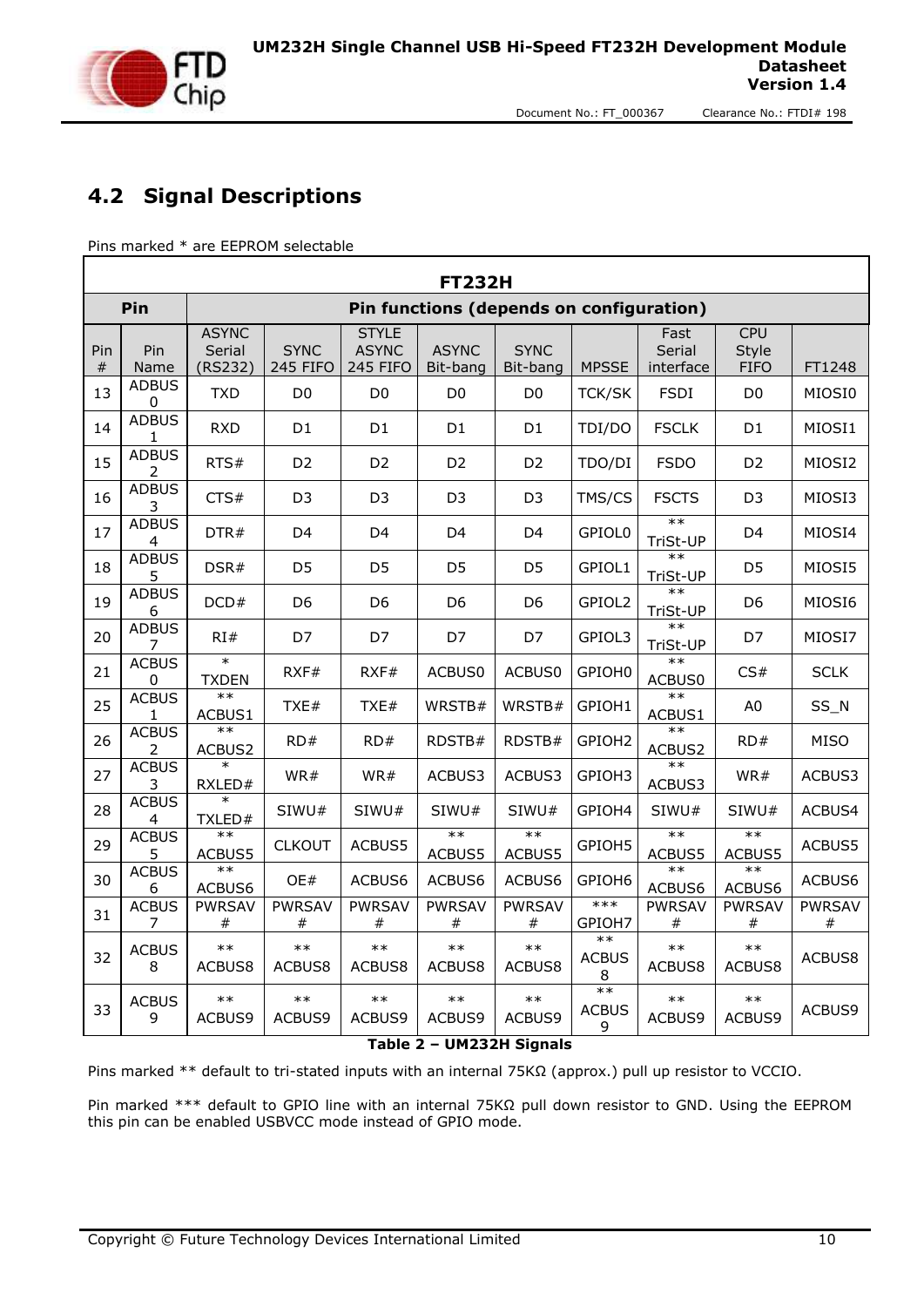

#### Table 3 and 4 provides a description of the signals available on each pin of the UM232H module

| Pin<br>No. | <b>Name</b>     | <b>Type</b> | <b>Description</b>                                                                                                                                                                                                                  |  |  |
|------------|-----------------|-------------|-------------------------------------------------------------------------------------------------------------------------------------------------------------------------------------------------------------------------------------|--|--|
| $J1 - 1$   | <b>GND</b>      | <b>PWR</b>  | Module Ground Supply Pins                                                                                                                                                                                                           |  |  |
| $J1-2$     | 5V0             | Input       | +5.0V or +3.3V power supply input.                                                                                                                                                                                                  |  |  |
| $J1-3$     | <b>USB</b>      | Output      | 5V Power output USB port. For a low power USB bus powered design,<br>up to 100mA can be sourced from the 5V supply on the USB bus. A<br>maximum of 500mA can be sourced from the USB bus in a high power<br>USB bus powered design. |  |  |
| $J1 - 4$   | RST#            | Input       | Can be used by an external device to reset the FT232H. If not required<br>can be left unconnected, or pulled up to VCCIO                                                                                                            |  |  |
| $J1-5$     | AC <sub>9</sub> | I/O         | Configurable ACBUS I/O Pin. Function of this pin is configured by<br>EEPROM. The default configuration is TriSt-PU. See ACBUS Signal<br>Options, Table 4.3                                                                          |  |  |
| $J1-6$     | AC <sub>8</sub> | I/O         | Configurable ACBUS I/O Pin. Function of this pin is configured by<br>EEPROM. The default configuration is TriSt-PU. See ACBUS Signal<br>Options, Table 4.3                                                                          |  |  |
| $J1 - 7$   | AC7             | I/O         | Configurable ACBUS I/O Pin. Function of this pin is configured by<br>EEPROM. The default configuration is TriSt-PD. See ACBUS Signal<br>Options, Table 4.3                                                                          |  |  |
| $J1-8$     | AC6             | I/O         | Configurable ACBUS I/O Pin. Function of this pin is configured by<br>EEPROM. The default configuration is TriSt-PU. See ACBUS Signal<br>Options, Table 4.3                                                                          |  |  |
| $J1-9$     | AC5             | I/O         | Configurable ACBUS I/O Pin. Function of this pin is configured by<br>EEPROM. The default configuration is TriSt-PU. See ACBUS Signal<br>Options, Table 4.3                                                                          |  |  |
| $J1 - 10$  | AC4             | I/O         | Configurable ACBUS I/O Pin. Function of this pin is configured by<br>EEPROM. The default configuration is TriSt-PU. See ACBUS Signal<br>Options, Table 4.3                                                                          |  |  |
| $J1 - 11$  | AC3             | I/O         | Configurable ACBUS I/O Pin. Function of this pin is configured by<br>EEPROM. The default configuration is TriSt-PU. See ACBUS Signal<br>Options, Table 4.3                                                                          |  |  |
| $J1 - 12$  | AC <sub>2</sub> | I/O         | Configurable ACBUS I/O Pin. Function of this pin is configured by<br>EEPROM. The default configuration is TriSt-PU. See ACBUS Signal<br>Options, Table 4.3                                                                          |  |  |
| $J1 - 13$  | AC1             | I/O         | Configurable ACBUS I/O Pin. Function of this pin is configured by<br>EEPROM. The default configuration is TriSt-PU. See ACBUS Signal<br>Options, Table 4.3                                                                          |  |  |
| $J1 - 14$  | AC <sub>0</sub> | I/O         | Configurable ACBUS I/O Pin. Function of this pin is configured by<br>EEPROM. The default configuration is TriSt-PU. See ACBUS Signal<br>Options, Table 4.3                                                                          |  |  |

<span id="page-10-0"></span>**Table 3 – UM232H Connector J1 Signal Description**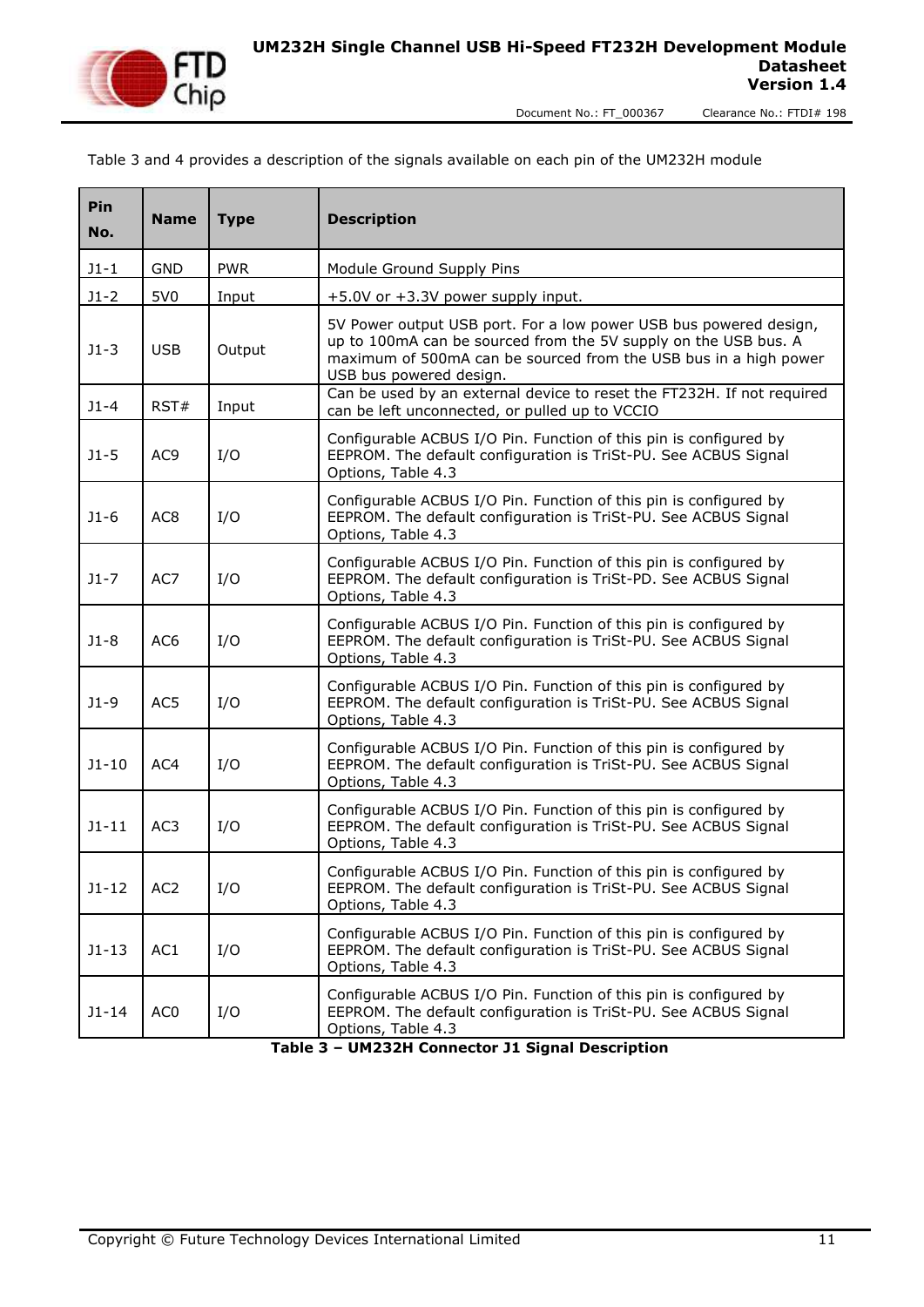

Document No.: FT\_000367

| Clearance No.: FTDI# 198 |  |  |
|--------------------------|--|--|
|                          |  |  |

| Pin<br>No. | <b>Name</b>     | <b>Type</b>             | <b>Description</b>                                                                                                                                                                                                                                                                                                     |  |  |
|------------|-----------------|-------------------------|------------------------------------------------------------------------------------------------------------------------------------------------------------------------------------------------------------------------------------------------------------------------------------------------------------------------|--|--|
| $J2-1$     | <b>SLD</b>      | Shield to<br><b>GND</b> | USB Cable Shield shorted to GND via a 0Ω resistor.                                                                                                                                                                                                                                                                     |  |  |
| $J2-2$     | VIO             | <b>PWR</b>              | 1.8 to +3.3V supply to the UART Interface and ACBUS I/O pins                                                                                                                                                                                                                                                           |  |  |
| $J2-3$     | 3V <sub>3</sub> | Output/Input            | +3.3V output from the integrated L.D.O. regulator if the UM232H is<br>running on 5V self or bus powered designs. Therefore, this pin can be<br>used to supply the FT232HL's VCCIO pin by connecting this pin to J2-2<br>(VIO). This pin can also be an input if the UM232H is running on 3.3V<br>self-powered designs. |  |  |
| $J2 - 4$   | PU <sub>2</sub> | Control                 | Pull up resistor pin connection 1. Connect to J1-3 (USB) in a self-<br>powered configuration.                                                                                                                                                                                                                          |  |  |
| $J2-5$     | PU <sub>1</sub> | Control                 | Pull up resistor pin connection 2. Connect to J1-4 (RST#) in a self-<br>powered configuration.                                                                                                                                                                                                                         |  |  |
| $J2-6$     | <b>GND</b>      | <b>PWR</b>              | Module Ground Supply Pins                                                                                                                                                                                                                                                                                              |  |  |
| $J2 - 7$   | AD <sub>0</sub> | Output                  | Configurable Output Pin, the default configuration is Transmit<br>Asynchronous Data Output / Handshake Signal                                                                                                                                                                                                          |  |  |
| $J2-8$     | AD1             | Input                   | Configurable Input Pin, the default configuration is Receiving<br>Asynchronous Data Input / Handshake Signal                                                                                                                                                                                                           |  |  |
| $J2-9$     | AD <sub>2</sub> | Output                  | Configurable Output Pin, the default configuration is Request to Send<br>Control Output / Handshake Signal.                                                                                                                                                                                                            |  |  |
| $J2-10$    | AD3             | Input                   | Configurable Input Pin, the default configuration is Clear To Send<br>Control Input / Handshake Signal.                                                                                                                                                                                                                |  |  |
| $J2 - 11$  | AD4             | Output                  | Configurable Output Pin, the default configuration is Data Terminal<br>Ready Control Output / Handshake Signal.                                                                                                                                                                                                        |  |  |
| $J2 - 12$  | AD5             | Input                   | Configurable Input Pin, the default configuration is Data Set Ready<br>Control Input / Handshake Signal.                                                                                                                                                                                                               |  |  |
| $J2-13$    | AD <sub>6</sub> | Input                   | Configurable Input Pin, the default configuration is Data Carrier Detect<br>Control Input / Handshake Signal                                                                                                                                                                                                           |  |  |
| $J2 - 14$  | AD7             | Input                   | Configurable Input Pin, the default configuration is RI#, Ring Indicator<br>Control Input/ Handshake Signal. When remote wake up is enabled in<br>the EEPROM taking RI# low >20ms can be used to resume the PC USB<br>host controller from suspend.                                                                    |  |  |

#### **Table 4 – UM232H Connector J2 Signal Description**

<span id="page-11-0"></span>**Note:** When used in Input Mode, the input pins are pulled to VCCIO via internal 75kΩ (approx.) resistors. These pins can be programmed to gently pull low during USB suspend (PWREN# =  $"1"$ ) by setting an option in the EEPROM.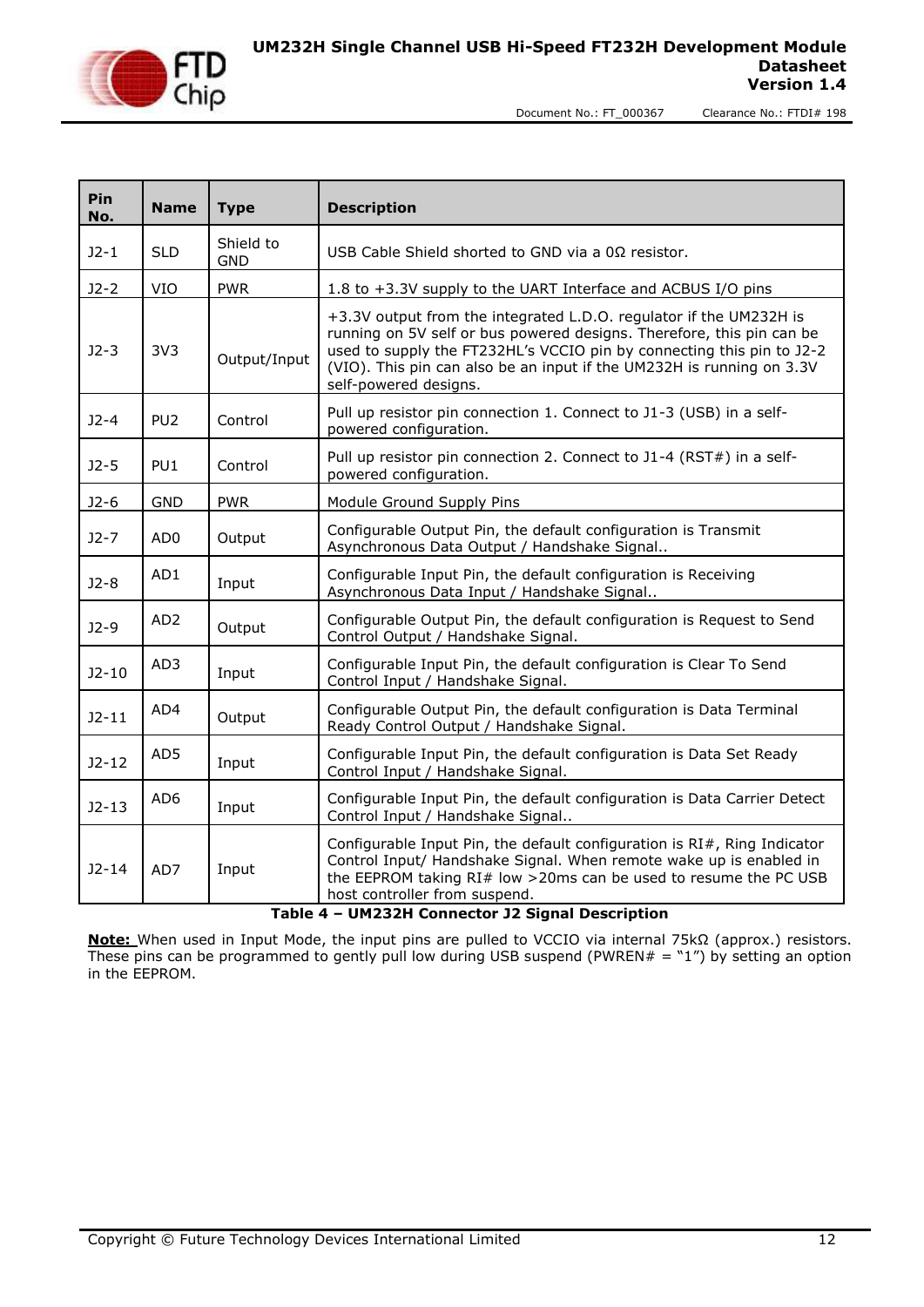

#### <span id="page-12-0"></span>**4.3 ACBUS Signal Options**

The table below describes the EEPROM options which can be configured on the ACBUS I/O pins using the software utility FT\_PROG (which can be downloaded from the [FTDI utilities](http://www.ftdichip.com/Support/Utilities.htm) page) The default EEPROM configuration is described in section [9.](#page-21-0)

| <b>ACBUS</b><br><b>Signal</b><br><b>Option</b>                                          | <b>Available On ACBUS Pin</b>                                                | <b>Description</b>                                                                                                                                                                                                                                                                  |
|-----------------------------------------------------------------------------------------|------------------------------------------------------------------------------|-------------------------------------------------------------------------------------------------------------------------------------------------------------------------------------------------------------------------------------------------------------------------------------|
| <b>TXDEN</b>                                                                            | ACBUS0, ACBUS1, ACBUS2,<br>ACBUS3, ACBUS4, ACBUS5,<br>ACBUS6, ACBUS8, ACBUS9 | $TXDEN = (TTL level)$ . Used with RS485 level converters to<br>enable the line driver during data transmit. TXDEN is<br>active from one-bit time before the start bit is transmitted<br>on TXD until one-bit time after the last stop bit.                                          |
| *PWREN#<br>ACBUS0, ACBUS1, ACBUS2,<br>ACBUS3, ACBUS4, ACBUS5,<br>ACBUS6, ACBUS8, ACBUS9 |                                                                              | Output is low after the device has been configured by<br>USB, then high during USB suspend mode. This output<br>can be used to control power to external logic P-Channel<br>logic level MOSFET switch. Enable the interface pull-down<br>option when using the PWREN# in this way.* |
| TXLED#                                                                                  | ACBUS0, ACBUS1, ACBUS2,<br>ACBUS3, ACBUS4, ACBUS5,<br>ACBUS6, ACBUS8, ACBUS9 | TXLED = Transmit signalling output. Pulses low when<br>transmitting data (TXD) to the external device. This can<br>be connected to an LED.                                                                                                                                          |
| RXLED#                                                                                  | ACBUS0, ACBUS1, ACBUS2,<br>ACBUS3, ACBUS4, ACBUS5,<br>ACBUS6, ACBUS8, ACBUS9 | RXLED = Receive signalling output. Pulses low when<br>receiving data (RXD) from the external device. This can<br>be connected to an LED.                                                                                                                                            |
| TX&RXLED#                                                                               | ACBUS0, ACBUS1, ACBUS2,<br>ACBUS3, ACBUS4, ACBUS5,<br>ACBUS6, ACBUS8, ACBUS9 | LED drive - pulses low when transmitting or receiving<br>data from or to the external device. For more details,<br>refer to the FT232H datasheet.                                                                                                                                   |
| SLEEP#                                                                                  | ACBUS0, ACBUS1, ACBUS2,<br>ACBUS3, ACBUS4, ACBUS5,<br>ACBUS6, ACBUS8, ACBUS9 | Goes low during USB suspend mode. Typically used to<br>power down an external TTL to RS232 level converter IC<br>in USB to RS232 converter designs.                                                                                                                                 |
| **CLK30                                                                                 | ACBUS0, ACBUS5,<br>ACBUS6, ACBUS8, ACBUS9                                    | 30MHz Clock output.                                                                                                                                                                                                                                                                 |
| $*$ $CLK15$                                                                             | ACBUS0, ACBUS5,<br>ACBUS6, ACBUS8, ACBUS9                                    | 15MHz Clock output.                                                                                                                                                                                                                                                                 |
| **CLK7.5                                                                                | ACBUS0, ACBUS5,<br>ACBUS6, ACBUS8, ACBUS9                                    | 7.5MHz Clock output.                                                                                                                                                                                                                                                                |
| TriSt-PU                                                                                | ACBUS0, ACBUS1, ACBUS2,<br>ACBUS3, ACBUS4, ACBUS5,<br>ACBUS6, ACBUS8, ACBUS9 | Input Pull Up                                                                                                                                                                                                                                                                       |
| DRIVE 1                                                                                 | ACBUS0, ACBUS5,<br>ACBUS6, ACBUS8, ACBUS9                                    | Output High                                                                                                                                                                                                                                                                         |
| DRIVE 0                                                                                 | ACBUS0, ACBUS1, ACBUS2,<br>ACBUS3, ACBUS4, ACBUS5,<br>ACBUS6, ACBUS8, ACBUS9 | Output Low                                                                                                                                                                                                                                                                          |
| I/O mode                                                                                | ACBUS5, ACBUS6, ACBUS8,<br>ACBUS9                                            | <b>ACBUS Bit Bang</b>                                                                                                                                                                                                                                                               |

#### **Table 5 – ACBUS Signal Option**

<span id="page-12-1"></span>\* A 10kΩ resistor pull up is also recommended.

\*\*When in USB suspend mode, the output clocks are also suspended.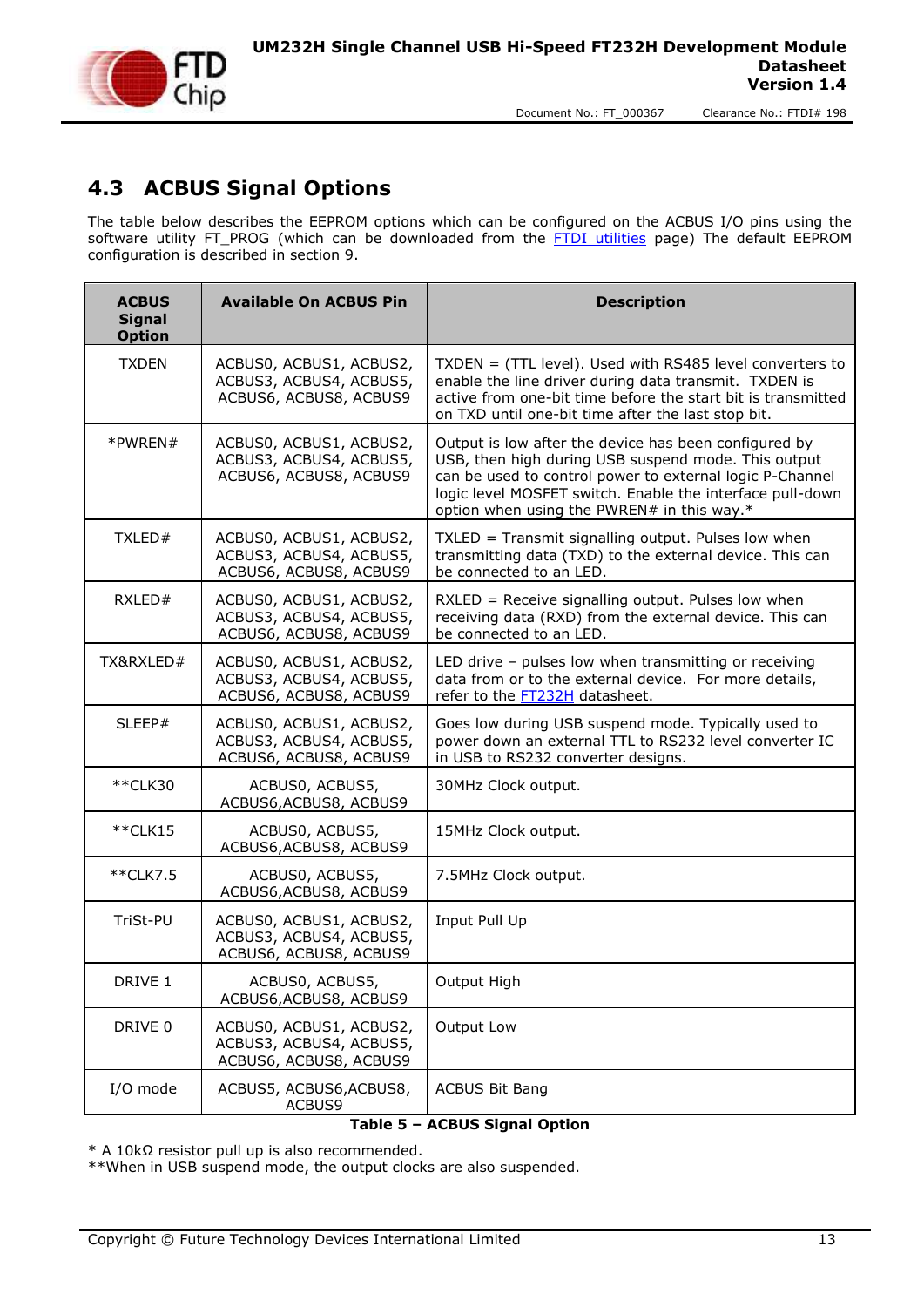

# <span id="page-13-0"></span>**5 Module Dimensions**



**Figure 3 – UM232H Module Dimensions**

<span id="page-13-1"></span>All dimensions are in millimetres.

The UM232H module uses exclusively lead free components, and are fully compliant with European Union directive 2002/95/EC.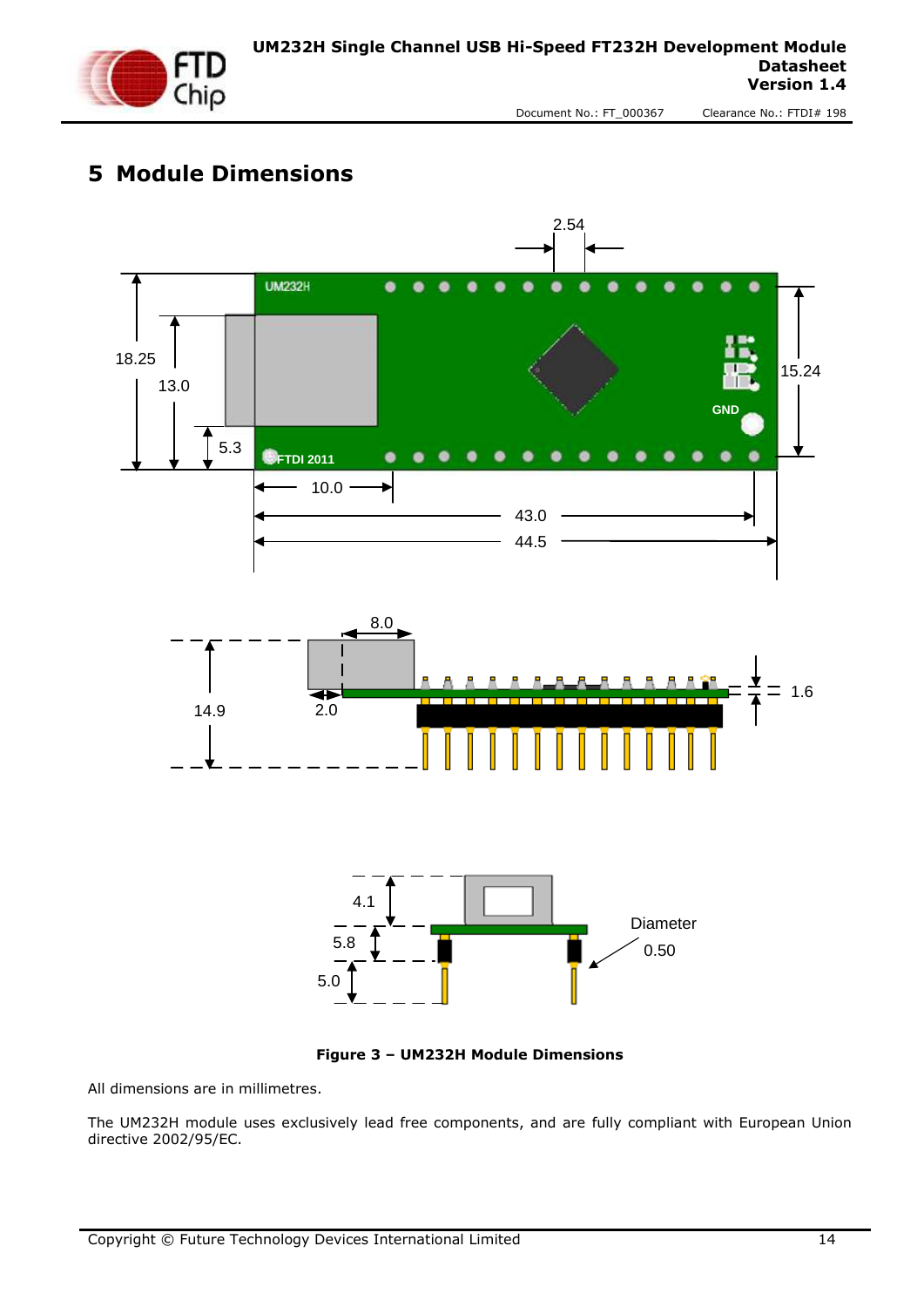

# <span id="page-14-0"></span>**6 FT232H Device Characteristics and Ratings**

#### <span id="page-14-1"></span>**6.1 DC Characteristics**

The I/O signal levels are +3.3V, and all IO pins are +5V tolerant (except the USB PHY pins).

DC Characteristics (Ambient Temperature =  $-40^{\circ}$ C to  $+85^{\circ}$ C)

| <b>Parameter</b>          | <b>Description</b>                       | <b>Minimum</b> | <b>Typical</b> | <b>Maximum</b> | <b>Units</b> | <b>Conditions</b>        |
|---------------------------|------------------------------------------|----------------|----------------|----------------|--------------|--------------------------|
| VCCIO <sup>*</sup>        | <b>VCCIO Operating Supply</b><br>Voltage | 2.97           |                | 3.63           | v            | Cells are 5V<br>tolerant |
| <b>VREGIN</b>             | VREGIN Voltage regulator<br>Input        | 3.6            | 5              | 5.5            | v            | +5V Supply               |
| Ireg                      | Regulator Output Current                 |                |                | 100            | mA           | +3V3 Output              |
| $\text{ICC}_{\text{5v0}}$ | UM232H current drawn                     | 2              | 62             |                | mA           | +5V Supply               |
| $\text{Icc}_{3v3}$        | UM232H current drawn                     | 1.2            | 59             |                | mA           | +3.3V Supply             |

**Table 6 – Operating Voltage & Current (except PHY)**

<span id="page-14-2"></span>**Note:** Failure to connect all VCCIO pins the device will have unpredictable behaviour.

For the electrical characteristics of the [FT232H](http://www.ftdichip.com/Support/Documents/DataSheets/ICs/DS_FT232H.pdf) device, please refer to the FT232H datasheet.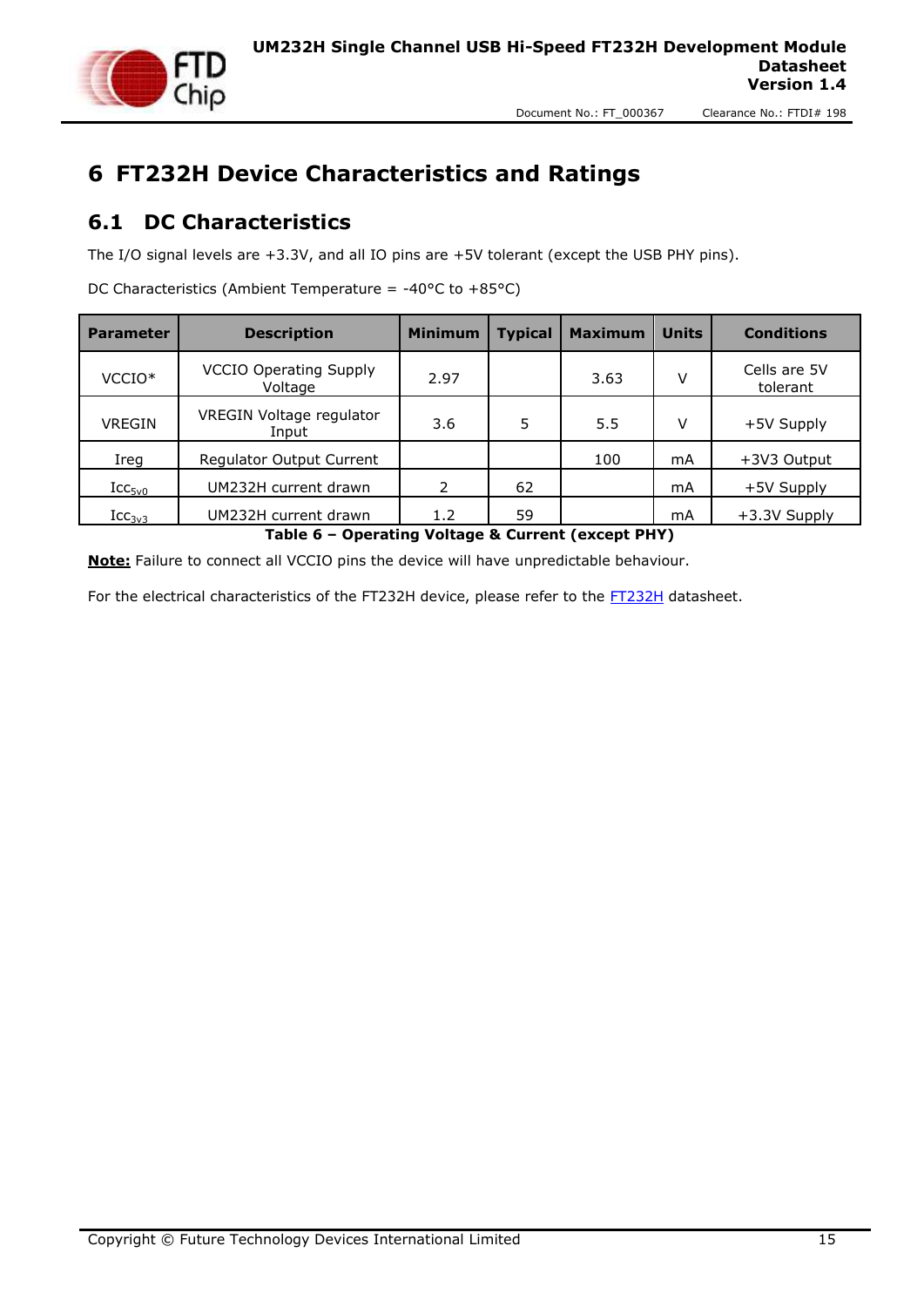

# <span id="page-15-0"></span>**7 Module Configurations**

The UM232H Module can be configured as USB Bus-Powered or USB Self-Powered. This section describes how to configure the UM232H for a number of different power supply arrangements.

### <span id="page-15-1"></span>**7.1 BUS Powered Configuration**

Bus powered configuration, where the +5V supply that powers the module is sourced from the USB bus, and the 3V3 regulator output powers the core of the FT232H.



**Figure 4 – Bus Powered Configuration**

<span id="page-15-2"></span>Figure 4 illustrates the UM232H in a typical USB bus powered design configuration, which consists of two connections, a J1-2 to J1-3 connection and a J2-2 to J2-3 connection.

Connecting J1-2 (5V0) to J1-3 (USB) takes the power from the VBUS pin (J1-3) and supplies it to the on chip voltage regulator input of the FT232H via pin 5V0 (J1-2).

Connecting J2-2 (VIO) (power input for core of the FT232H) and J2-3 (3V3) (power output from the FT232H) powers the VCCIO, VPLL and VPHY pins of the FT232H chip.

A USB Bus Powered device gets its power from the USB bus. Basic rules for USB Bus power devices are as follows –

- I. On plug-in to USB, the device must draw no more than 100mA.
- II. On USB Suspend the device must draw no more than 500μA.
- III. A Bus Powered High Power USB Device (one that draws more than 100mA) should use PWREN# to keep the current below 100mA on plug-in and 500μA on USB suspend.
- IV. A device that consumes more than 100mA cannot be plugged into a USB Bus Powered Hub.
- V. No device can draw more that 500mA from the USB Bus.

Interfacing the UM232H module to a microcontroller (MCU), or other logic for a bus powered design would be done in exactly the same way as for Self-Powered designs (see Section [7.3\)](#page-17-0), except that the MCU or external logic would take its power supply from the USB bus (either the 5V on the USB pin, or 3.3V on the 3V3 pin).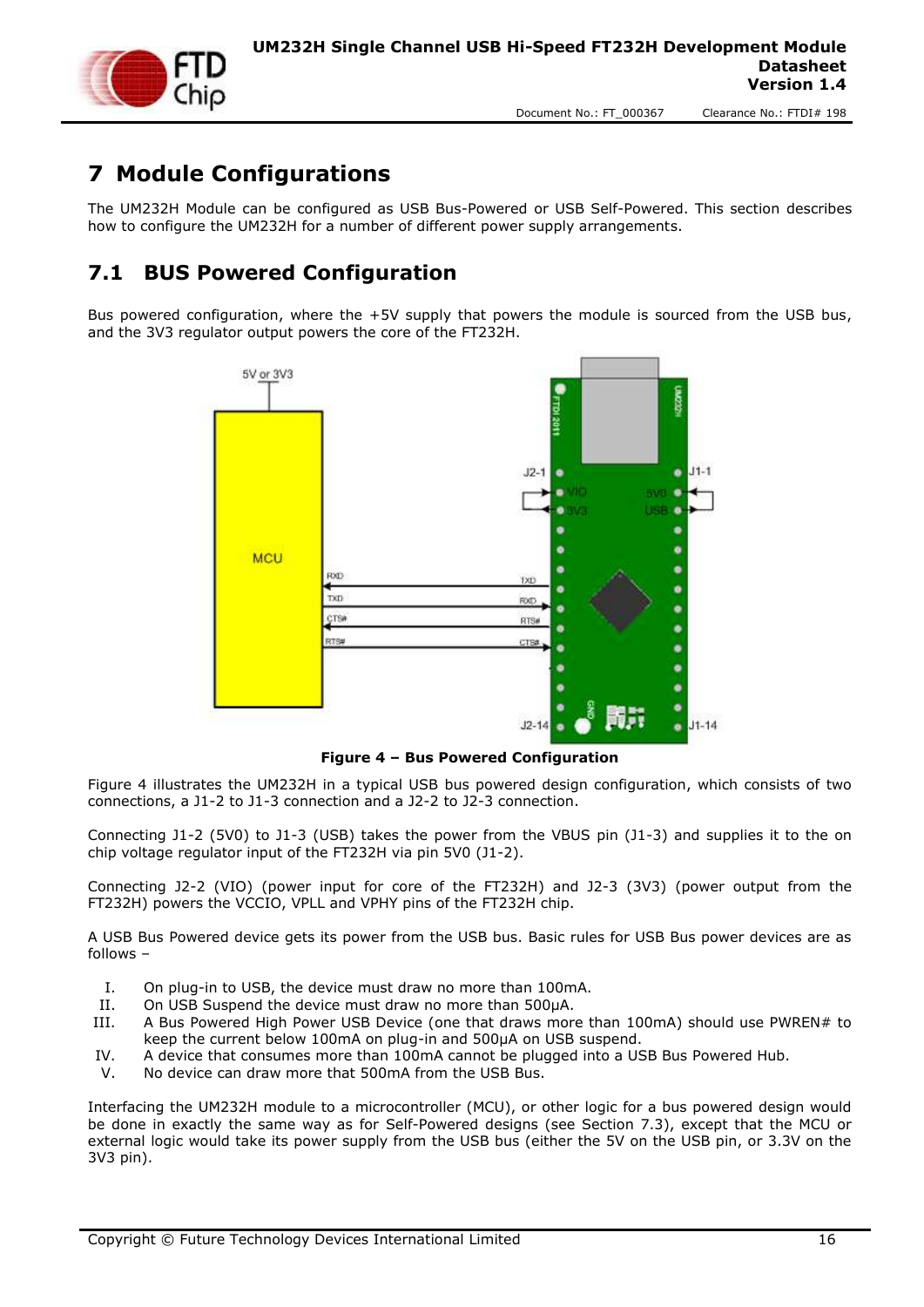

#### <span id="page-16-0"></span>**7.2 USB Bus Powered with Power Switching Configuration**



**Figure 5 – Bus Powered with Power Switching Configuration**

<span id="page-16-1"></span>USB Bus Powered circuits need to be able to power down in USB suspend mode in order to meet the <=500μA total USB suspend current requirement (including external logic). Some external hardware can power itself down into a low current state by monitoring the PWREN# signal. For external logic that cannot power itself down in this way the FT232H provides a simple but effective way of turning off power to external circuitry during USB suspend.

Figure 5 shows how to use a discrete P-Channel Logic Level MOSFET to control the power to external logic circuits. A suitable device would be an International Rectifier [\(www.irf.com\)](http://www.irf.com/) IRLML6402, or equivalent. It is recommended that a "soft start" circuit consisting of a 1kΩ series resistor and a 0.1μF capacitor be used to limit the current surge when the MOSFET turns on. Without the soft start circuit there is a danger that the transient power surge of the MOSFET turning on will reset the FT232H, or the USB host / hub controller. The values used here allow attached circuitry to power up with a slew rate of  $\sim$ 12.5V per millisecond, in other words the output voltage will transition from GND to 5V in approximately 400 microseconds.

A 100kΩ resistor to VBUS creates a week pull up on the gate, this can prevent current from flowing through the transistor during a power up or power down of the FT232H. Alternatively, a dedicated power switch I.C. with inbuilt "soft-start" can be used instead of a MOSFET. A suitable power switch I.C. for such an application would be a Micrel [\(www.micrel.com\)](http://www.micrel.com/) MIC2025-2BM or equivalent.

Please note the following points in connection with power controlled designs:

- i) The logic to be controlled must have its own reset circuitry so that it will automatically reset itself when power is applied on coming out of suspend.
- ii) Set the Pull-down on Suspend option in the internal EEPROM.
- iii) One of the ACBUS pins should be configured as PWREN# in the internal EEPROM, and should be used to switch the power supply to the external circuitry.
- iv) For USB high-power bus powered device (one that consumes greater than 100mA, and up to 500mA of current from the USB bus), the power consumption of the device should be set in the max power field in the internal EEPROM. A high-power bus powered device must use this descriptor in the internal EEPROM to inform the system of its power requirements.
- v) For 3.3V power controlled circuits, the FT232H's VIO pin must not be powered down with the external circuitry (the PWREN# signal gets its VCC supply from VIO). Either connect the power switch between the output of the 3.3V regulator and the external 3.3V logic or power VIO from the 3V3 pin of the FT232H.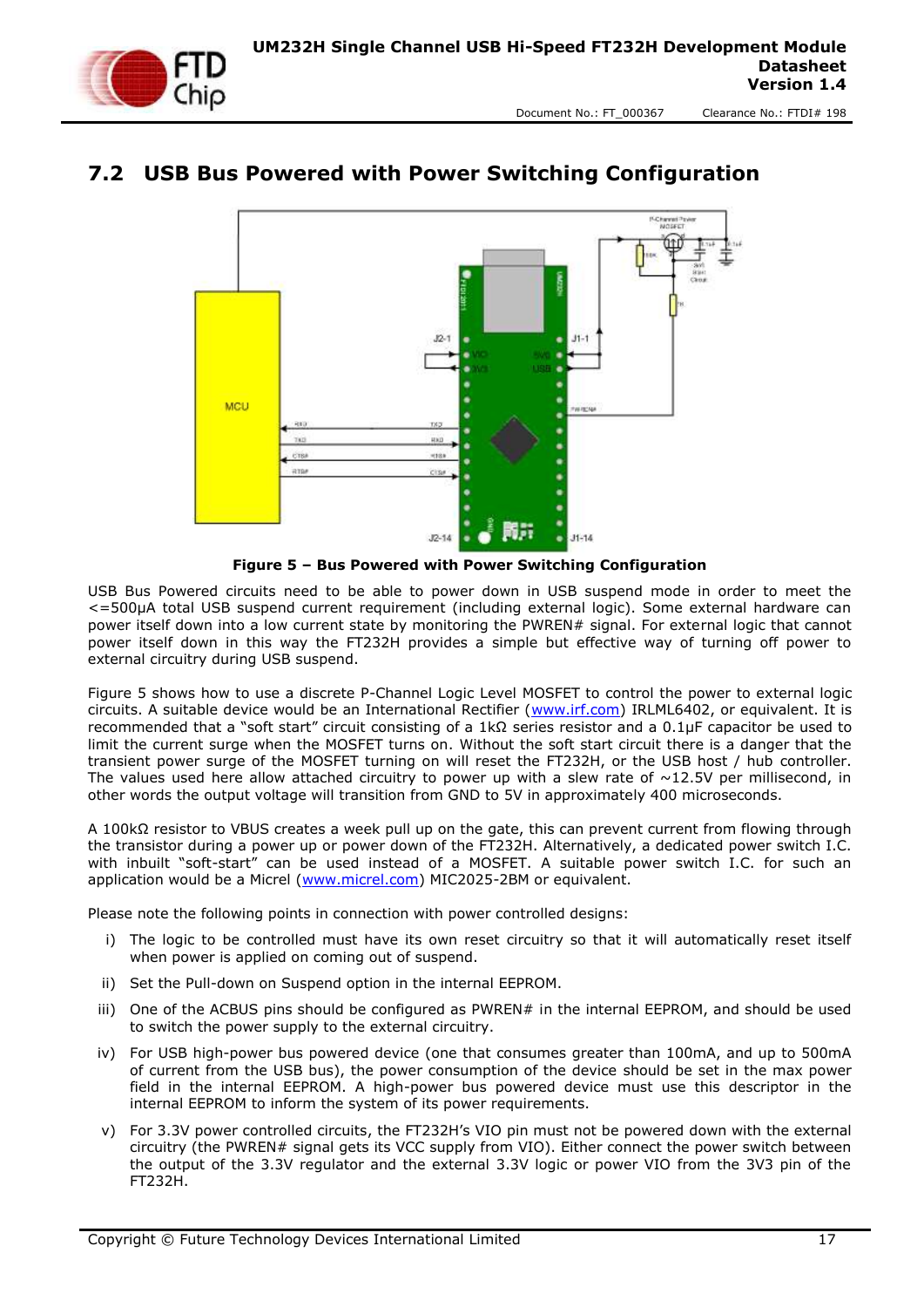

#### <span id="page-17-0"></span>**7.3 Self Powered Configuration**

#### <span id="page-17-1"></span>**7.3.1 Self-Powered Configuration with 3V3 I/O & running on +5V external supply**



**Figure 6 – Self-Powered Configuration – 5V0 External Supply**

<span id="page-17-2"></span>Figure 6 illustrates the UM232H in a typical USB Self-Powered configuration. An external supply +5.0V is connected to the module's 5V0 pin. J2-2 (VIO) is also connected to J2-3 (3V3) to supply the VCCIO supply from the on board regulator but a separate supply could have been used.

A USB Self Powered device gets its power from its own power supply and does not draw current from the USB bus. The basic rules for USB Self powered devices are as follows:

- i) A Self Powered device should not force current down the USB bus when the USB Host or Hub Controller use powered down.
- ii) A Self Powered Device can use as much current as it likes during normal operation and USB suspend as it has its own power supply.
- iii) A Self Powered Device can be used with any USB Host and both Bus and Self Powered USB Hub. In this case, the power descriptor in the internal EEPROM should be programmed to a value of zero (Self-Powered).

In order to meet requirement (i) the USB Power is used to control the RESET# Pin of the FT232H device. When the USB Host or Hub is powered up the internal 1.5kΩ resistor on USBDP is pulled up to 3.3V, thus identifying the devices as a full speed device to USB. When the USB Host or Hub Power is off, RESET# will go low and the device will be held in reset. As RESET# is low, the internal 1.5kΩ resistor will not be pulled up to 3.3V, so no current will be forced down USBDP via the 1.5kΩ pull-up resistor when the host or hub is powered down.

To do this J1-3 (USB) is connected to PU2 and PU1 is connected to J2-4 (RST#). Failure to do this may cause some USB host or hub controllers to power up erratically.

**Note:** When the FT232H is in reset, the UART interface pins all go tristate. These pins have internal 200kΩ pull-up resistors to VCCIO, so they will gently pull high unless driven by some external logic.

Figure 7 is also an example of interfacing the FT232H to a Microcontroller (MCU) UART interface. This example uses TXD and RXD for transmission and reception of data and RTS# / CTS# hardware handshaking.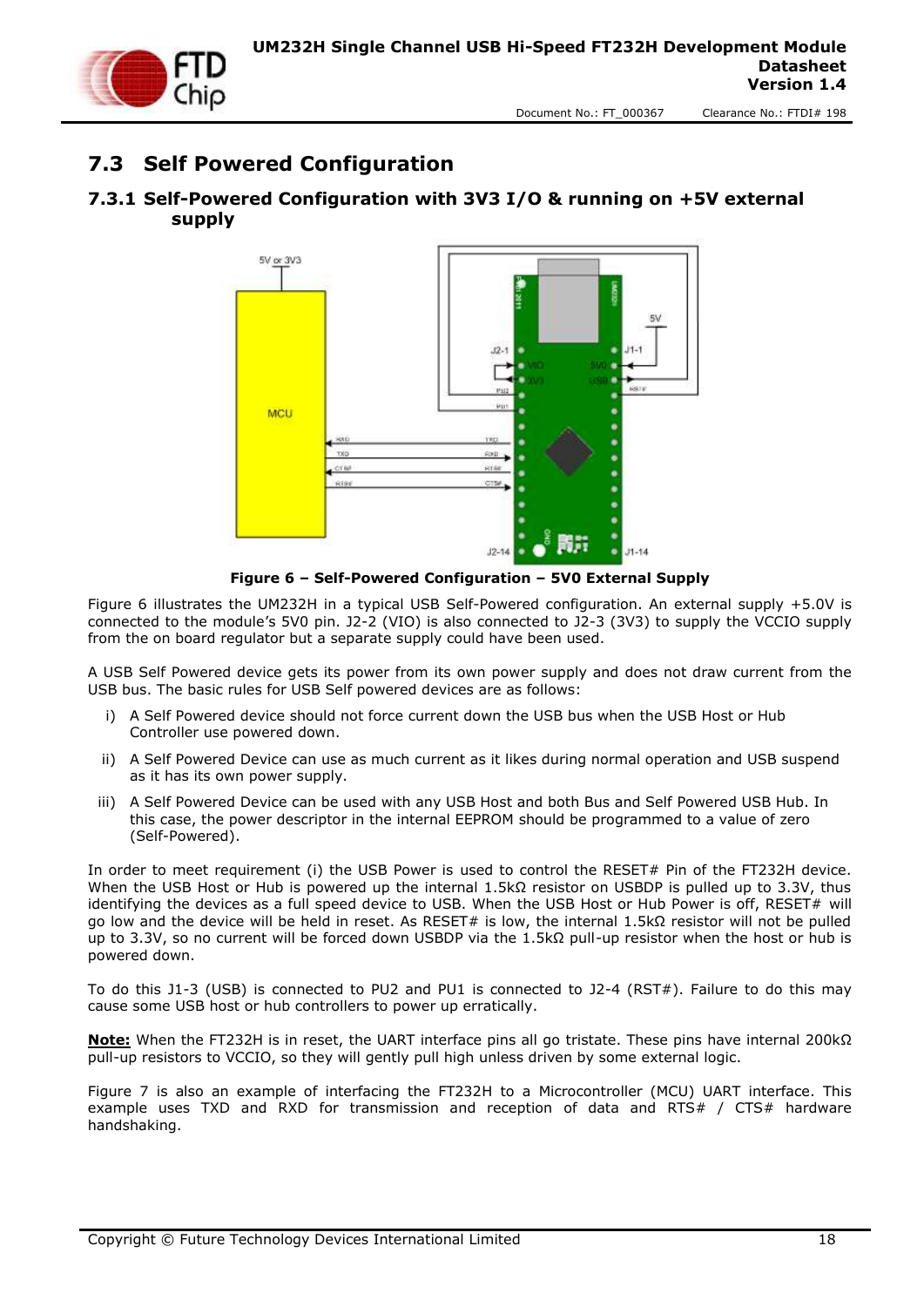Optionally, RI# can be connected to another I/O pin on the MCU and could be used to wake up the USB host controller from suspend mode. If the MCU is handling power management functions, then an ACBUS pin can be configured as PWREN# and should be connected to an I/O pin of the MCU.

An alternative to connecting the pull-up network to the Reset pin, to prevent current from flowing back the USB power bus line, is to connect the network ACBUS7 pin to achieve the same results but with additional benefits. A function called PWRSAV# is used to prevent current from flowing the USB line in the same way as connecting the reset to the a pull-up network. However, the PWRSAV# function has the additional feature of being able to put FT232H into sleep mode when the USB host is powered down. There is one trade of o using reset instead of PWRSAV#, in MPSSE mode the ACBUS7 pin can be selected as a GPIO pin, using this pin from both PWRSAV# and GPIO mode can cause a conflict. PWRSAV# is enabled and disabled using the EEPROM, this function is disabled by default. Figure 7 illustrates an alternative USB Self-Power configuration.



<span id="page-18-0"></span>**Figure 7 – Alternative Self-Powered Configuration – 5V0 External Supply**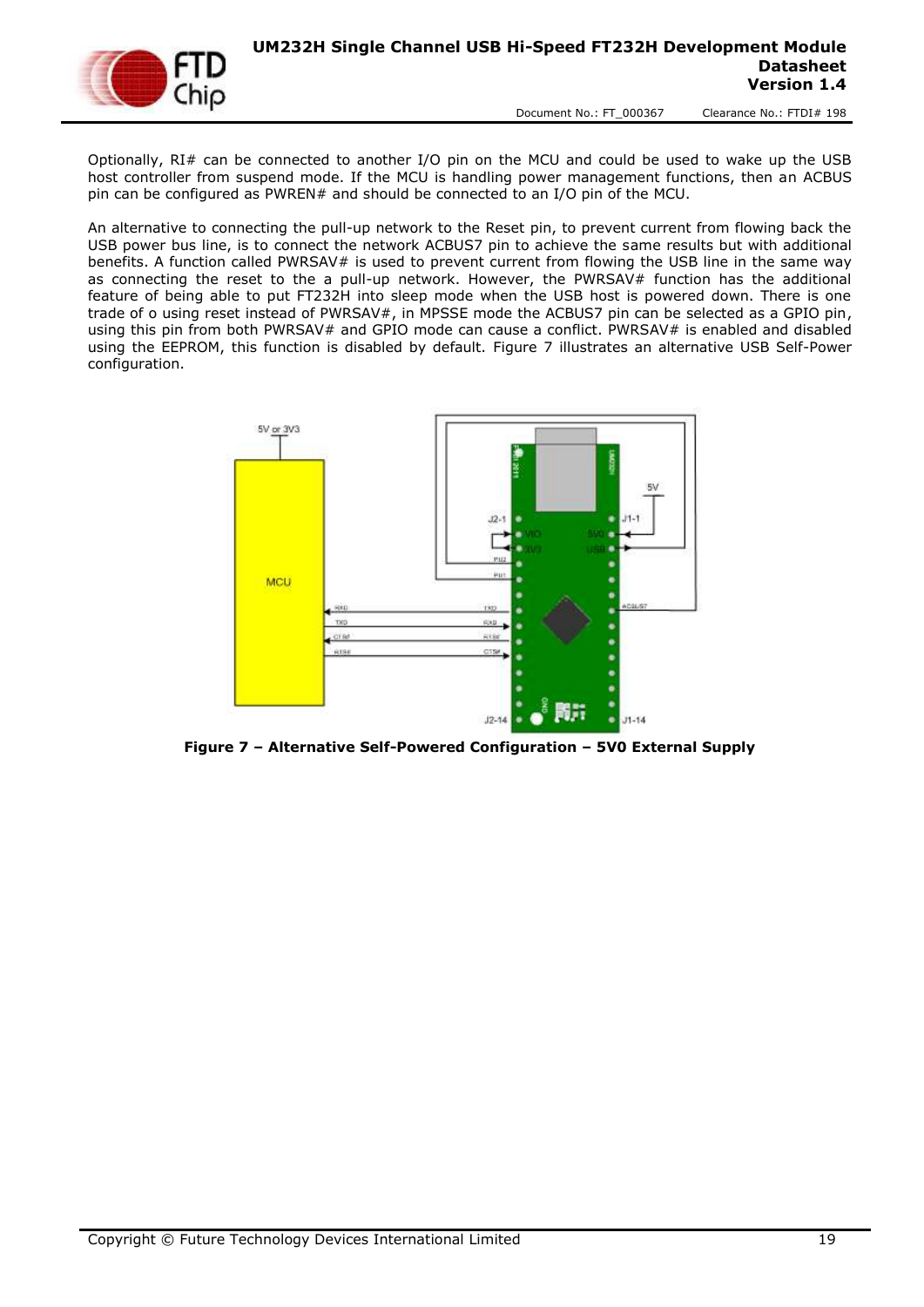

#### <span id="page-19-0"></span>**7.3.2 Self-Powered Configuration with 3V3 I/O & running on +3.3V external supply**



**Figure 8 – Self-Powered Configuration – 3V3 External Supply**

<span id="page-19-1"></span>Figure 8 illustrates the UM232H in a typical USB Self-Powered configuration similar to Figure 7. The difference here is that the UM232H module is powered from an external 3.3V supply which is connected to the 5V0 (+3V3 power supply input can also be supplied to 5V0 pin), VIO and 3V3 pins of the modules. Please note that when the UM232H running from +3V3, the 3V3 pin becomes an input. The VIO and 3V3 pins connection provides 3V3 to the VCCIOs, VPLL and VPHY on the FT232H chip.

Similarly to the USB-Powered configuration an alternative configuration which utilized PWRSAV# can be implemented. Figure 8 illustrates this configuration.



<span id="page-19-2"></span>**Figure 9 – Alternative Self-Powered Configuration – 3V3 External Supply**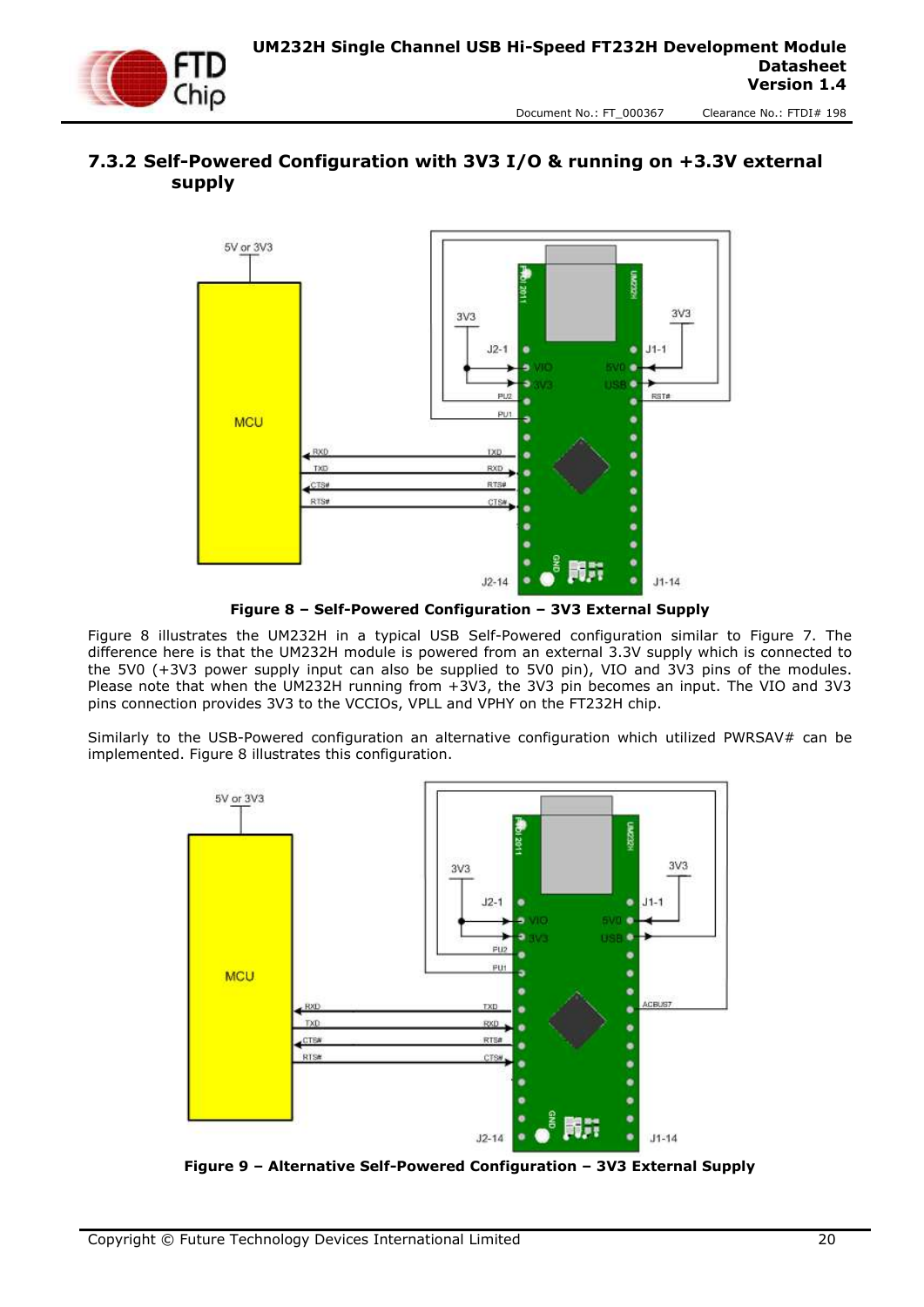

## <span id="page-20-0"></span>**8 M232H Module Circuit Schematic**



<span id="page-20-1"></span>**Figure 10 – Module Circuit Schematic**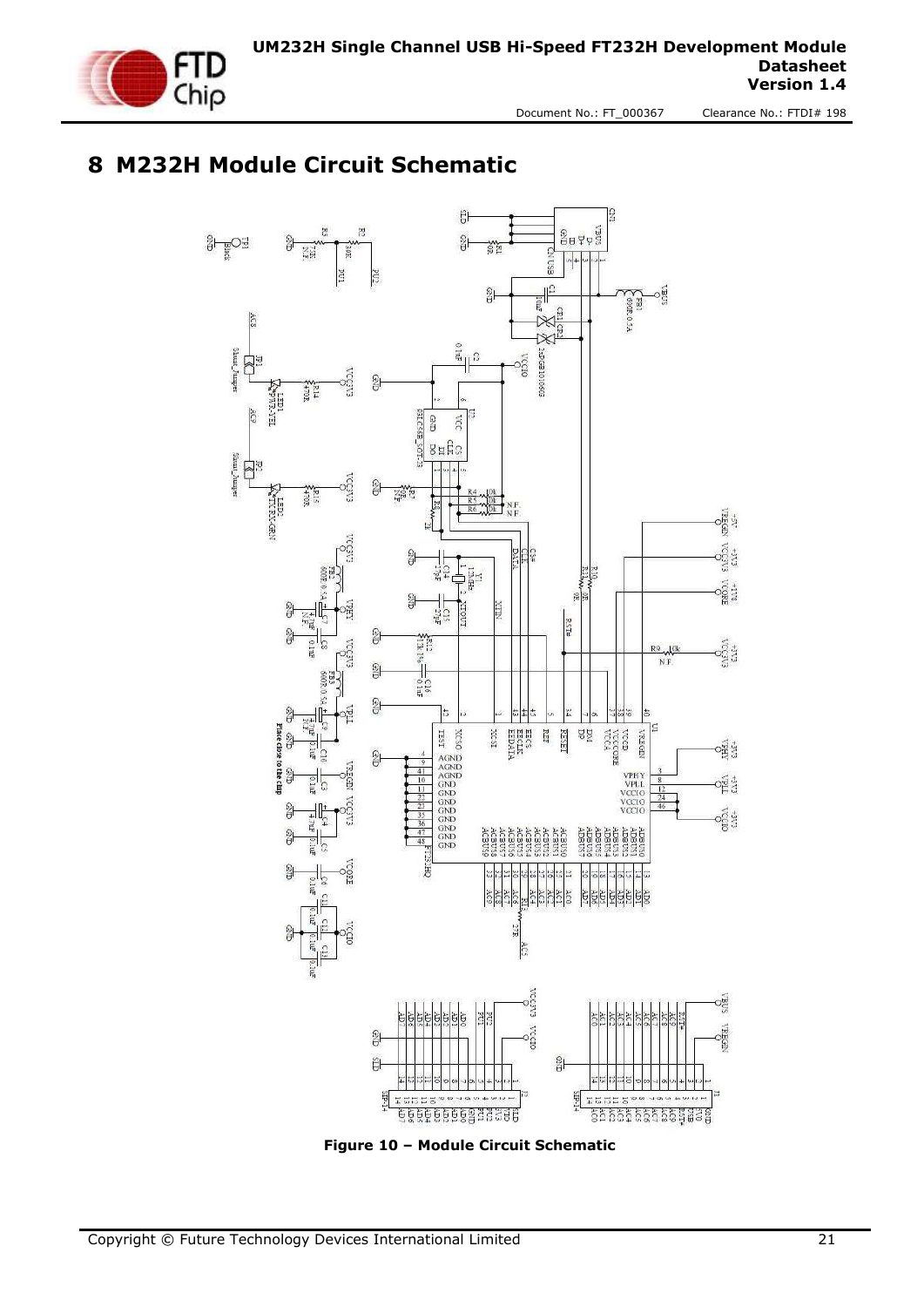

### <span id="page-21-0"></span>**9 EEPROM Configuration**

The FT232H uses an external EEPROM (on the UM232H module). This EEPROM can be programmed over USB using  $FT$  Prog. The default settings of the EEPROM are shown in the following table:

| <b>Parameter</b>                            | <b>Value</b>          | <b>Notes</b>                                                                                                                  |  |
|---------------------------------------------|-----------------------|-------------------------------------------------------------------------------------------------------------------------------|--|
| USB Vendor ID (VID)                         | 0403h                 | FTDI default VID (hex)                                                                                                        |  |
| USB Product UD (PID)                        | 6014h                 | FTDI default PID (hex)                                                                                                        |  |
| bcd Device                                  | 009h                  |                                                                                                                               |  |
| Serial Number Enabled                       | Yes                   |                                                                                                                               |  |
| Serial Number                               | See Note              | A unique serial number is generated and programmed into the<br>EEPROM during device final test.                               |  |
| Pull down I/O Pins in<br><b>USB Suspend</b> | Disabled              | Enabling this option will make the device pull down on the UART<br>interface lines when in USB suspend mode (PWREN# is high). |  |
| Manufacturer Name                           | <b>FTDI</b>           |                                                                                                                               |  |
| <b>Product Description</b>                  | UM232H                |                                                                                                                               |  |
| Max Bus Power Current                       | 90 <sub>m</sub> A     |                                                                                                                               |  |
| Power Source                                | <b>Bus</b><br>Powered |                                                                                                                               |  |
| Device Type                                 | FT232H                |                                                                                                                               |  |
| <b>USB Version</b>                          | 0200                  | Returns USB 2.0 device description to the host.                                                                               |  |
| Remote Wake Up                              | Enabled               | Taking RI# low will wake up the USB host controller from suspend<br>in approximately 20 ms.                                   |  |
| High Current I/Os                           | Disabled              | Enables the high drive level on the UART and ACBUS I/O pins.                                                                  |  |
| Load VCP Driver                             | Enabled               | Makes the device load the VCP driver interface for the device.                                                                |  |
| ACBUS0                                      | TriSt-PU              | Default configuration of ACBUS0 - Input pulled up                                                                             |  |
| ACBUS1                                      | TriSt-PU              | Default configuration of ACBUS1 - Input pulled up                                                                             |  |
| ACBUS2                                      | TriSt-PU              | Default configuration of ACBUS2 Input pulled up                                                                               |  |
| ACBUS3                                      | TriSt-PU              | Default configuration of ACBUS3 - Input pulled up                                                                             |  |
| ACBUS4                                      | TriSt-PU              | Default configuration of ACBUS4 - Input pulled up                                                                             |  |
| ACBUS5                                      | TriSt-PU              | Default configuration of ACBUS5 - Input pulled up                                                                             |  |
| ACBUS6                                      | TriSt-PU              | Default configuration of ACBUS6 - Input pulled up                                                                             |  |
| ACBUS7                                      | TriSt-PU              | Default configuration of ACBUS7 - Input pulled down                                                                           |  |
| ACBUS8                                      | PWRENn                | Default configuration of ACBUS8 - PWR LED                                                                                     |  |
| ACBUS9                                      | TX&RXLED              | Default configuration of ACBUS9 - Tx/Rx LED                                                                                   |  |

<span id="page-21-1"></span>**Table 7 – Default Internal EEPROM Configuration**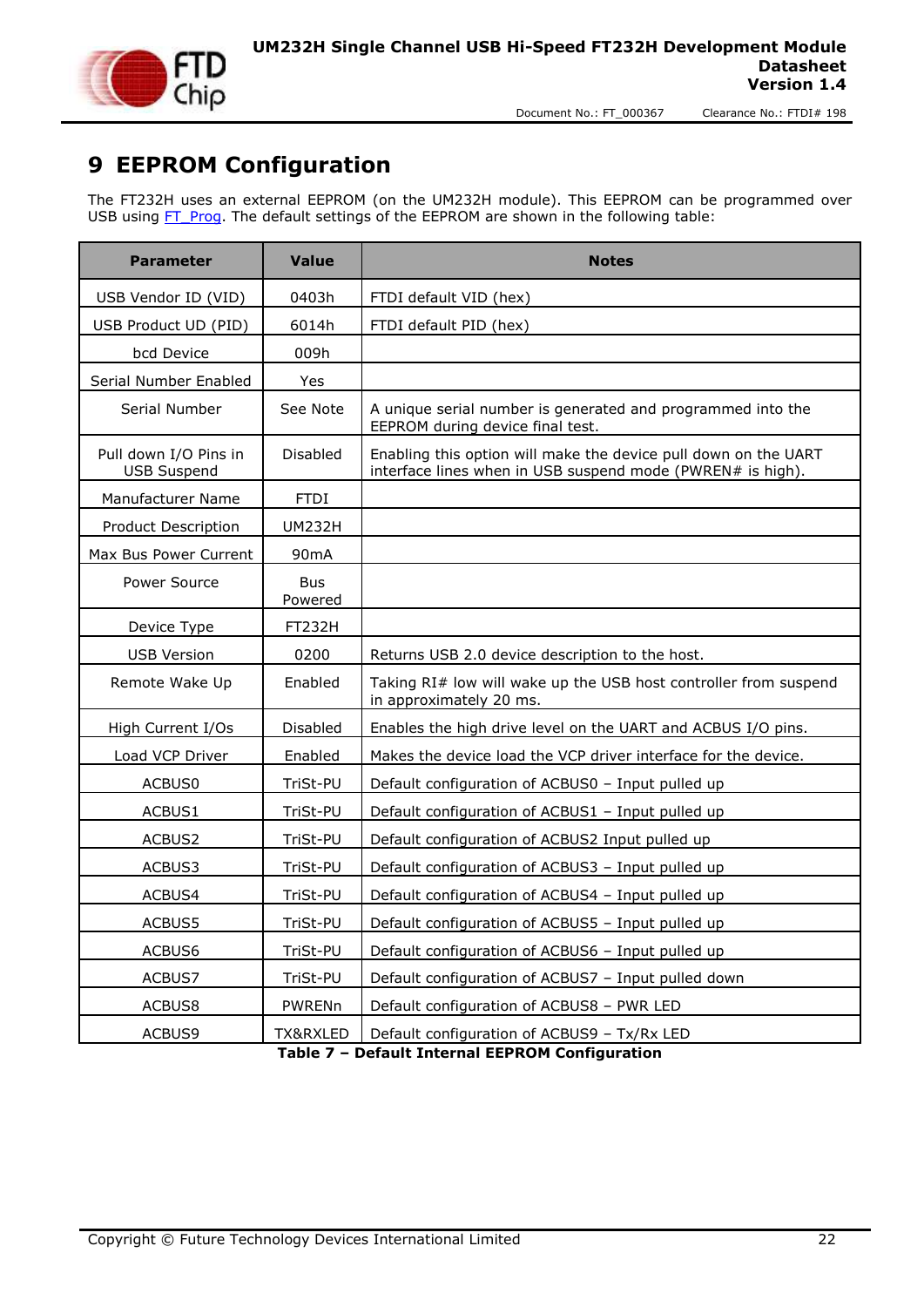

#### <span id="page-22-0"></span>**10 Contact Information**

Future Technology Devices International Limited Unit 1, 2 Seaward Place, Centurion Business Park Glasgow G41 1HH United Kingdom Tel: +44 (0) 141 429 2777 Fax: +44 (0) 141 429 2758

E-mail (Sales) [sales1@ftdichip.com](mailto:sales1@ftdichip.com) E-mail (Sales) [us.sales@ftdichip.com](mailto:us.sales@ftdichip.com) E-mail (Support) [support1@ftdichip.com](mailto:support1@ftdichip.com) E-mail (Support) [us.support@ftdichip.com](mailto:us.support@ftdichip.com) E-mail (General Enquiries) [admin1@ftdichip.com](mailto:admin1@ftdichip.com) E-mail (General Enquiries) [us.admin@ftdichip.com](mailto:us.admin@ftdichip.com)

Future Technology Devices International Limited (Taiwan) 2F, No. 516, Sec. 1, NeiHu Road Taipei 114 Taiwan , R.O.C. Tel: +886 (0) 2 8797 1330 Fax: +886 (0) 2 8791 3576

E-mail (Sales) [tw.sales1@ftdichip.com](mailto:tw.sales1@ftdichip.com) E-mail (Sales) [cn.sales@ftdichip.com](mailto:cn.sales@ftdichip.com) E-mail (General Enquiries) [tw.admin1@ftdichip.com](mailto:tw.admin1@ftdichip.com) E-mail (General Enquiries) [cn.admin@ftdichip.com](mailto:cn.admin@ftdichip.com)

E-mail (Support) [tw.support1@ftdichip.com](mailto:tw.support1@ftdichip.com) E-mail (Support) [cn.support@ftdichip.com](mailto:cn.support@ftdichip.com)

**Head Office – Glasgow, UK Branch Office – Tigard, Oregon, USA**

Future Technology Devices International Limited (USA) 7130 SW Fir Loop Tigard, OR 97223-8160 USA Tel: +1 (503) 547 0988 Fax: +1 (503) 547 0987

#### **Branch Office – Taipei, Taiwan Branch Office – Shanghai, China**

Future Technology Devices International Limited (China) Room 1103, No. 666 West Huaihai Road, Shanghai, 200052 China Tel: +86 21 62351596 Fax: +86 21 62351595

#### **Web Site**

[http://ftdichip.com](http://ftdichip.com/)

#### **Distributor and Sales Representatives**

Please visit the Sales Network page of the [FTDI Web site](http://ftdichip.com/FTSalesNetwork.htm) for the contact details of our distributor(s) and sales representative(s) in your country.

System and equipment manufacturers and designers are responsible to ensure that their systems, and any Future Technology Devices International Ltd (FTDI) devices incorporated in their systems, meet all applicable safety, regulatory and system-level performance requirements. All application-related information in this document (including application descriptions, suggested FTDI devices and other materials) is provided for reference only. While FTDI has taken care to assure it is accurate, this information is subject to customer confirmation, and FTDI disclaims all liability for system designs and for any applications assistance provided by FTDI. Use of FTDI devices in life support and/or safety applications is entirely at the user's risk, and the user agrees to defend, indemnify and hold harmless FTDI from any and all damages, claims, suits or expense resulting from such use. This document is subject to change without notice. No freedom to use patents or other intellectual property rights is implied by the publication of this document. Neither the whole nor any part of the information contained in, or the product described in this document, may be adapted or reproduced in any material or electronic form without the prior written consent of the copyright holder. Future Technology Devices International Ltd, Unit 1, 2 Seaward Place, Centurion Business Park, Glasgow G41 1HH, United Kingdom. Scotland Registered Company Number: SC136640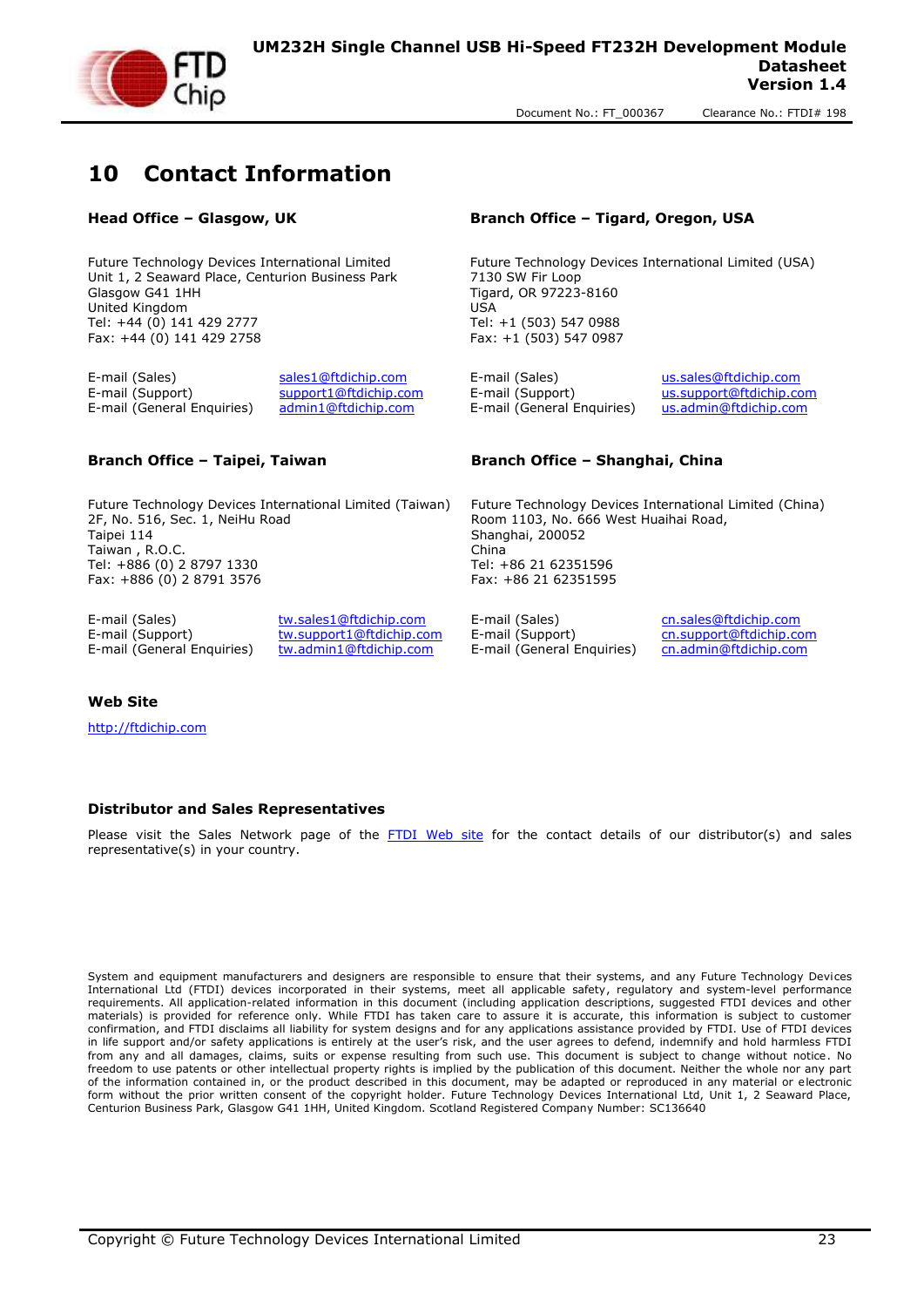

## <span id="page-23-0"></span>**Appendix A – References**

#### <span id="page-23-1"></span>**Document References**

- [FT232H Datasheet](http://www.ftdichip.com/Support/Documents/DataSheets/ICs/DS_FT232H.pdf)
- AN 167 [FT1248 Dynamic Parallel/Serial Interface Basics](http://www.ftdichip.com/Support/Documents/AppNotes/AN_167_FT1248_Parallel_Serial_Interface_Basics.pdf)
- AN 120 [Aliasing VCP Baud Rates](http://www.ftdichip.com/Support/Documents/AppNotes/AN_120_Aliasing_VCP_Baud_Rates.pdf)
- [FT\\_Prog](http://www.ftdichip.com/Resources/Utilities/FT_Prog_v1.4.zip)
- **[FTDI utilities](http://www.ftdichip.com/Support/Utilities.htm)**
- [www.irf.com](http://www.irf.com/)
- [www.micrel.com](http://www.micrel.com/)

#### <span id="page-23-2"></span>**Acronyms and Abbreviations**

| <b>Description</b><br><b>Terms</b> |                                                     |  |
|------------------------------------|-----------------------------------------------------|--|
| <b>CPU</b>                         | Central Processing Unit                             |  |
| <b>DLL</b>                         | Dynamic Link Libraries                              |  |
| <b>EHCI</b>                        | Enhanced Host Controller Interface                  |  |
| <b>EEPROM</b>                      | Electrically Erasable Programmable Read Only Memory |  |
| <b>FIFO</b><br>First In First Out  |                                                     |  |
| <b>FPGA</b>                        | Field Programmable Gate Array                       |  |
| IC                                 | <b>Integrated Circuit</b>                           |  |
| I <sub>2</sub> C                   | Inter-Integrated Circuit                            |  |
| <b>JTAG</b>                        | Joint Test Action Group                             |  |
| <b>LDO</b>                         | Low Drop Out regulator                              |  |
| <b>LED</b>                         | Light Emitting Diode                                |  |
| <b>MCU</b>                         | Micro Controller                                    |  |
| <b>MPSSE</b>                       | Multi-Protocol Synchronous Serial Engines           |  |
| OHCI                               | Open Host Controller Interface                      |  |
| <b>PLD</b>                         | Programmable Logic Device                           |  |
| <b>RoHS</b>                        | Restriction of Hazardous Substances Directive       |  |
| <b>SPI</b>                         | Serial Peripheral Interface                         |  |
| <b>USB</b>                         | <b>Universal Serial Bus</b>                         |  |
| <b>UART</b>                        | Universal Asynchronous Receiver Transmitter         |  |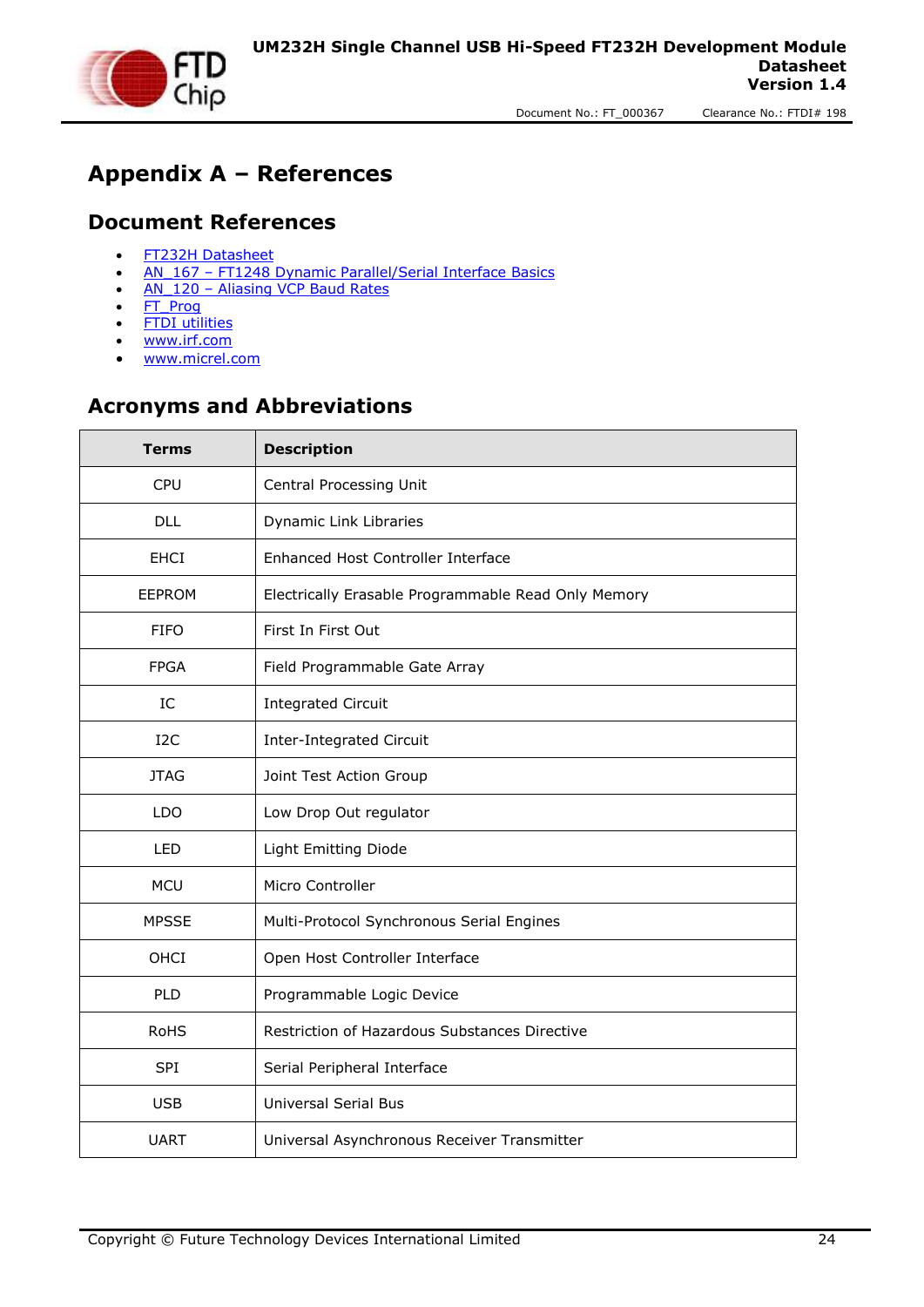

#### **UM232H Single Channel USB Hi-Speed FT232H Development Module Datasheet Version 1.4**

Document No.: FT\_000367 Clearance No.: FTDI# 198

| Universal Host Controller Interface<br><b>UHCI</b> |                                           |
|----------------------------------------------------|-------------------------------------------|
| <b>UTMI</b>                                        | Universal Transceiver Macrocell Interface |
| <b>VCP</b>                                         | Virtual COM Port                          |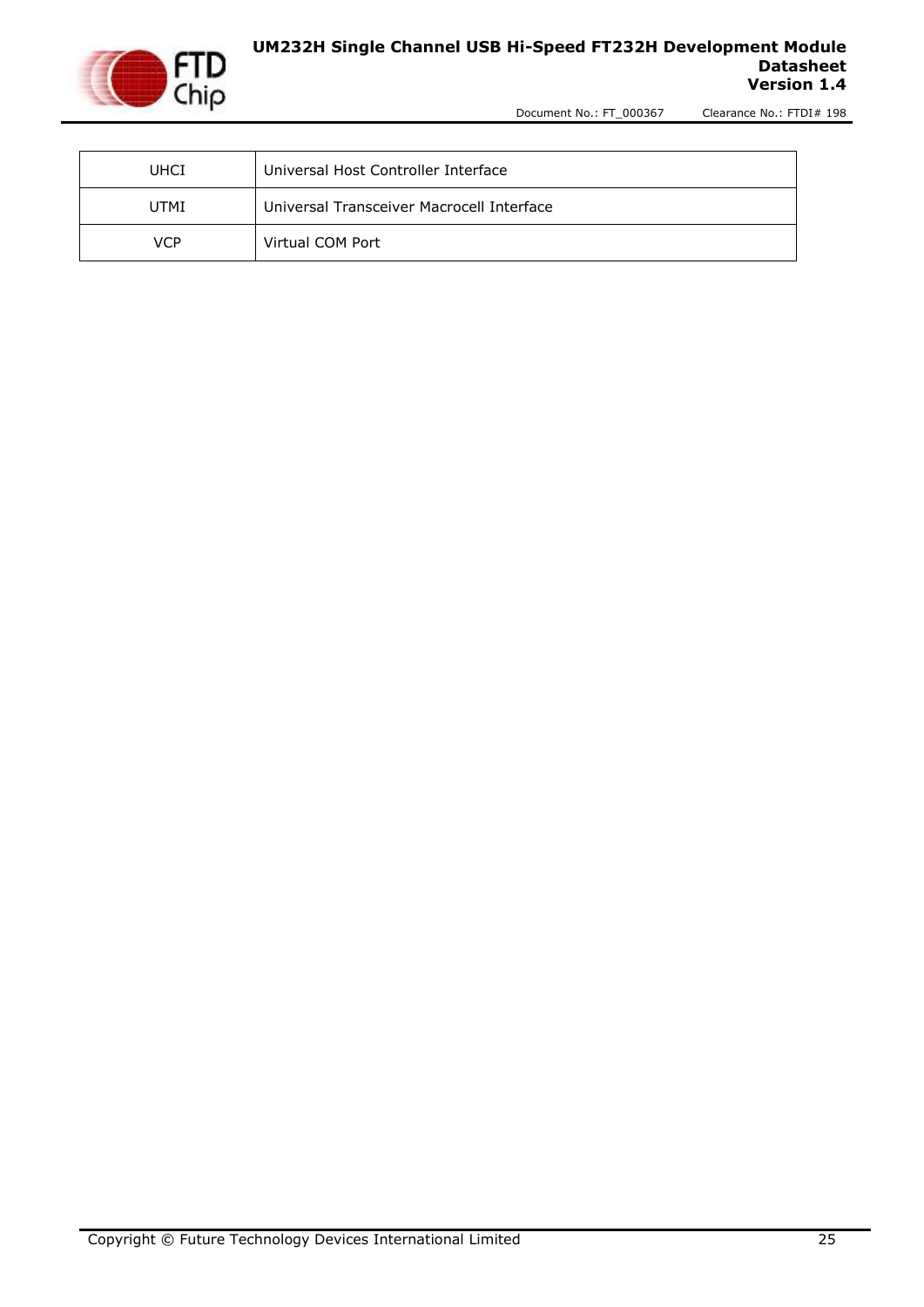

# <span id="page-25-0"></span>**Appendix B – List of Tables & Figures**

#### <span id="page-25-1"></span>**List of Tables**

#### <span id="page-25-2"></span>**List of Figures**